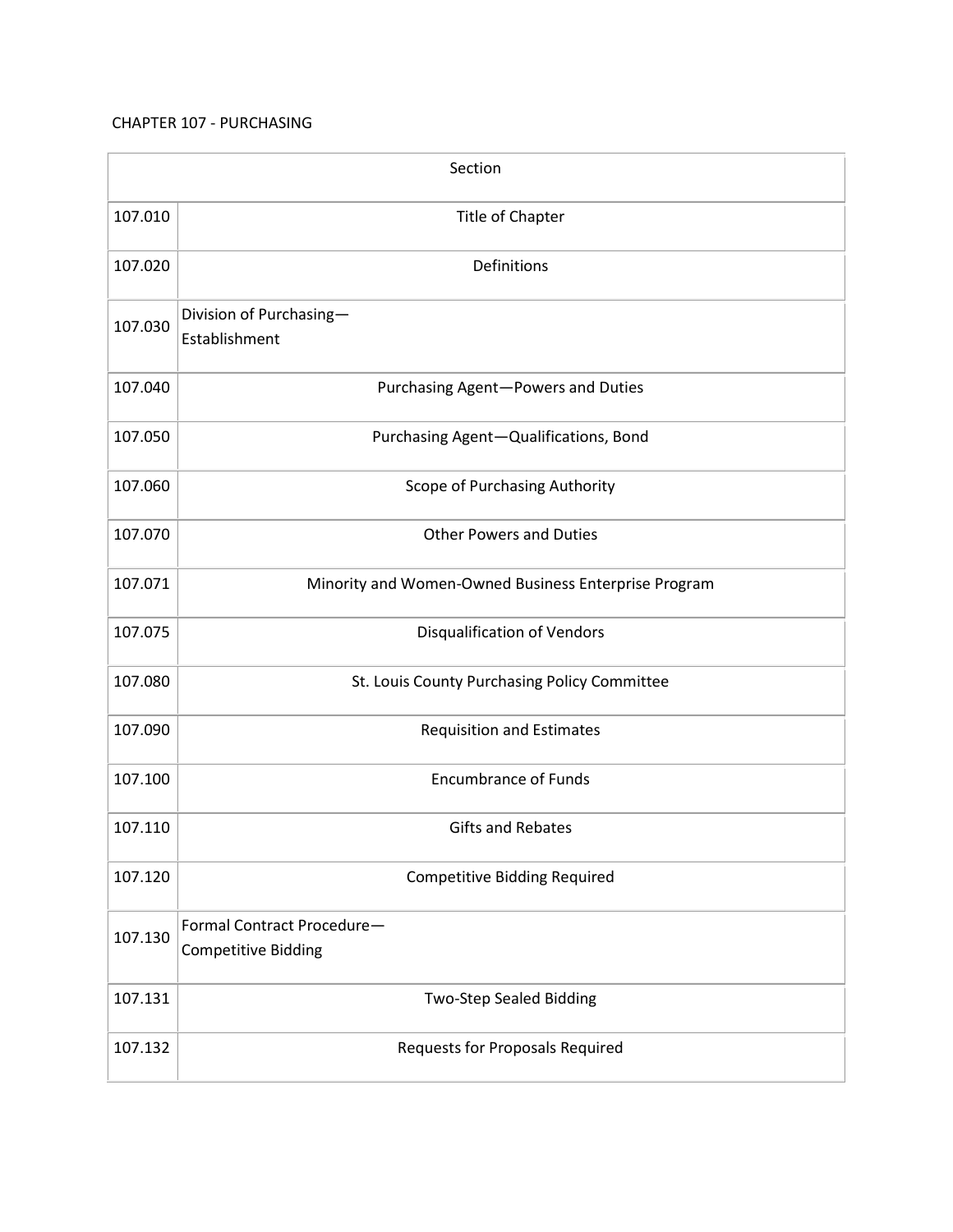| 107.133 | Sole-Source Purchase Procedure                                                        |
|---------|---------------------------------------------------------------------------------------|
| 107.134 | Reserved.                                                                             |
| 107.135 | <b>Tax Certification</b>                                                              |
| 107.140 | Open Market Procedure                                                                 |
| 107.145 | Disposal of Personal Property                                                         |
| 107.146 | Discrimination by Contractors-Prohibited                                              |
| 107.150 | <b>Central Warehousing</b>                                                            |
| 107.160 | <b>Price Agreement Contract</b><br>Procedure                                          |
| 107.170 | <b>Unforeseen Requirements</b>                                                        |
| 107.180 | <b>Inspection and Testing</b>                                                         |
| 107.190 | <b>Surplus Stock</b>                                                                  |
| 107.200 | <b>Cooperative Purchasing Programs</b>                                                |
| 107.210 | Procurement of Materials and Equipment Under Competitively Bid Construction Projects  |
| 107.215 | <b>False Representation Prohibited</b>                                                |
| 107.220 | Definitions                                                                           |
| 107.221 | Apparel and textiles not to be provided from "sweatshop" production facilities        |
| 107.222 | Bid specifications to include prohibition of sweatshop-originated apparel or textiles |
| 107.223 | Enforcement                                                                           |
| 107.224 | <b>Emergency procurement</b>                                                          |
| 107.300 | Annual consolidated purchasing; annual assessment of requirements                     |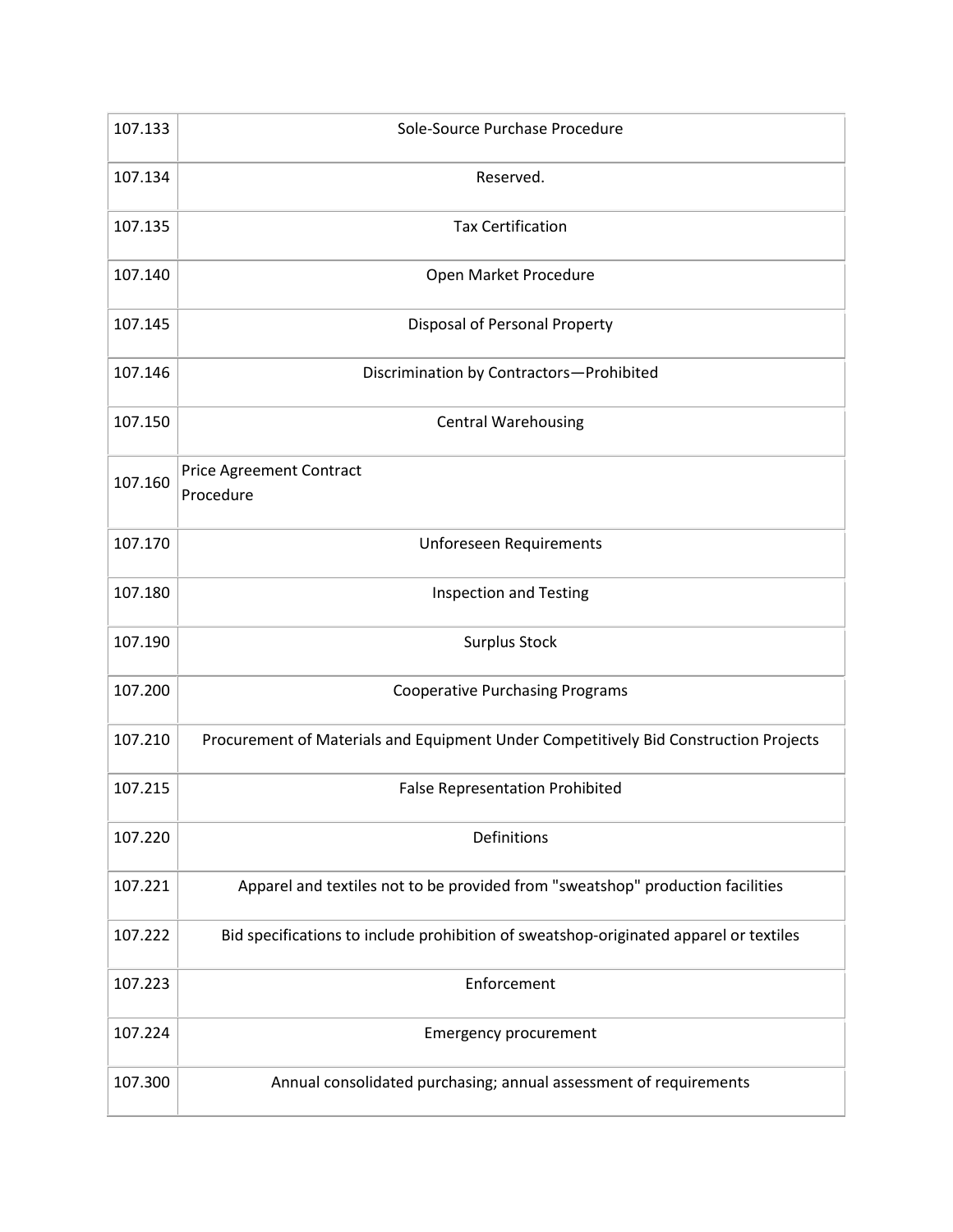| 107.305 | Grants                  |
|---------|-------------------------|
| 107.310 | Local vendor preference |

107.010 - Title of Chapter.

—This chapter shall be known and may be cited as the "Purchasing Code of St. Louis County, Missouri."

(O. No. 653)

107.020 - Definitions.

—For the purpose of this chapter, the following terms, phrases, words and their derivations shall have the meanings given herein. When not inconsistent with the context, words used in the present tense include the future, words in the plural number include the singular number, and words in the singular number include the plural number. The word "shall" is always mandatory and not merely directory:

- (1) *County* is St. Louis County, Missouri.
- (2) *Purchasing Agent* or *Agent* is the Purchasing Agent of St. Louis County, Missouri.
- (3) *Committee* is the St. Louis County Purchasing Policy Committee.
- (4) *Contractual services* shall mean and include all telephone, gas, water, electric, light and power service; towel and cleaning service; janitorial and cleaning services for county facilities; any and all printing, binding and publication of stationery, forms, laws, journals, and reports; the rental, repair, or maintenance of equipment, machinery, and other county-owned property.
- (5) *Supplies* shall mean and include all materials, supplies and equipment.
- (6) *Using agency* is any department, agency, commission, board, bureau or other unit in the County Government using supplies or procuring contractual services as provided for in this chapter.
- (7) *Public notice* shall mean the distribution or dissemination of information to interested parties using methods that are reasonably available and deemed most likely to obtain the greatest number of responses from qualified providers of the required services. Such methods may include publication in newspapers of general circulation, electronic or paper mailing lists and websites designated by the county or state and maintained for that purpose, including but not limited to Missouri Buys.
- (8) *Professional services* shall mean services requiring specialized knowledge, skill, or technical expertise. Solicitation of architectural, engineering, and surveying services shall conform to the requirements of sections 8.285 to 8.291 RSMo. Missouri law requires the use of the qualifications based selection process for architectural, engineering and land surveying services to ensure that the most competent professional services available, based on demonstrated qualifications for type of service required at fair and reasonable prices.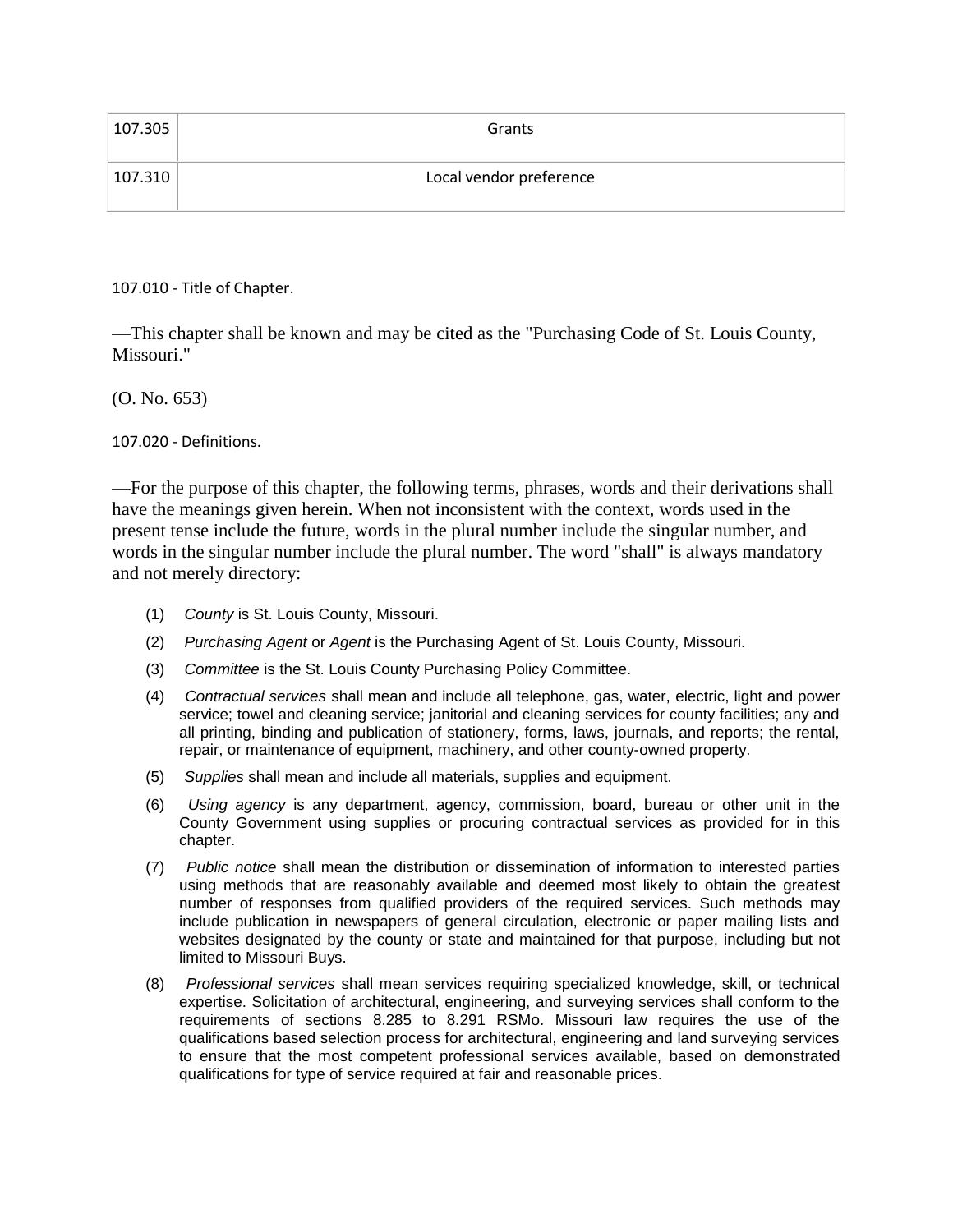- (9) *Subject matter expert* shall mean a county employee with specialized skills or knowledge on a particular topic or discipline relevant to the services solicited or requested.
- (10) *Purchase* means buying, purchasing, renting, leasing or otherwise acquiring any supplies, professional, consulting or contractual services or construction. It includes all functions that pertain to the obtaining of any supply, service or construction, including description of the requirements, selection and solicitation of sources, preparation and award of contract and all phases of administration. The provisions of this Code shall not apply to the acquisition of personal or real property by donation or gift.

(O. No. 27208, 10-23-18)

107.030 - Division of Purchasing—Establishment.

—There is hereby established in the Department of Administration a Division of Purchasing, and in said Division the Office of Purchasing Agent, as provided for in Article V, Section 38 of the St. Louis County Charter.

(O. No. 653)

107.040 - Purchasing Agent-Powers and Duties.

—The Agent shall be the head, and have general supervision, of the Division of Purchasing. He shall perform all duties required of a division head by the St. Louis County Charter and by law, and shall have the powers and duties prescribed by this chapter.

(O. No. 653)

107.050 - Purchasing Agent—Qualifications, Bond.

—The Director of Administration shall appoint, under the merit system, a purchasing agent who shall have charge of and be responsible for the purchasing of all supplies for the County and such other personal property and services as may be directed by ordinance. The Agent shall be at least twenty-five (25) years of age, and shall have had at least five (5) years' experience as a commercial or governmental purchasing or buying agent. He shall give an official bond to be approved by the County Counselor in the sum of fifty thousand dollars (\$50,000.00).

(O. No. 27208, 10-23-18)

107.060 - Scope of Purchasing Authority.

—The Agent shall have the power and it shall be his duty, except as may be otherwise provided by law or ordinance: To purchase or contract for all supplies, professional services and contractual services needed by any using agency which derives its support wholly or in part from the County, in accordance with purchasing procedures as prescribed by this chapter, such rules and regulations as the Agent shall adopt for the internal management and operation of the Division of Purchasing, and such other rules and regulations as may be prescribed by the County Executive and County Council. Except as may be otherwise provided by law or ordinance, the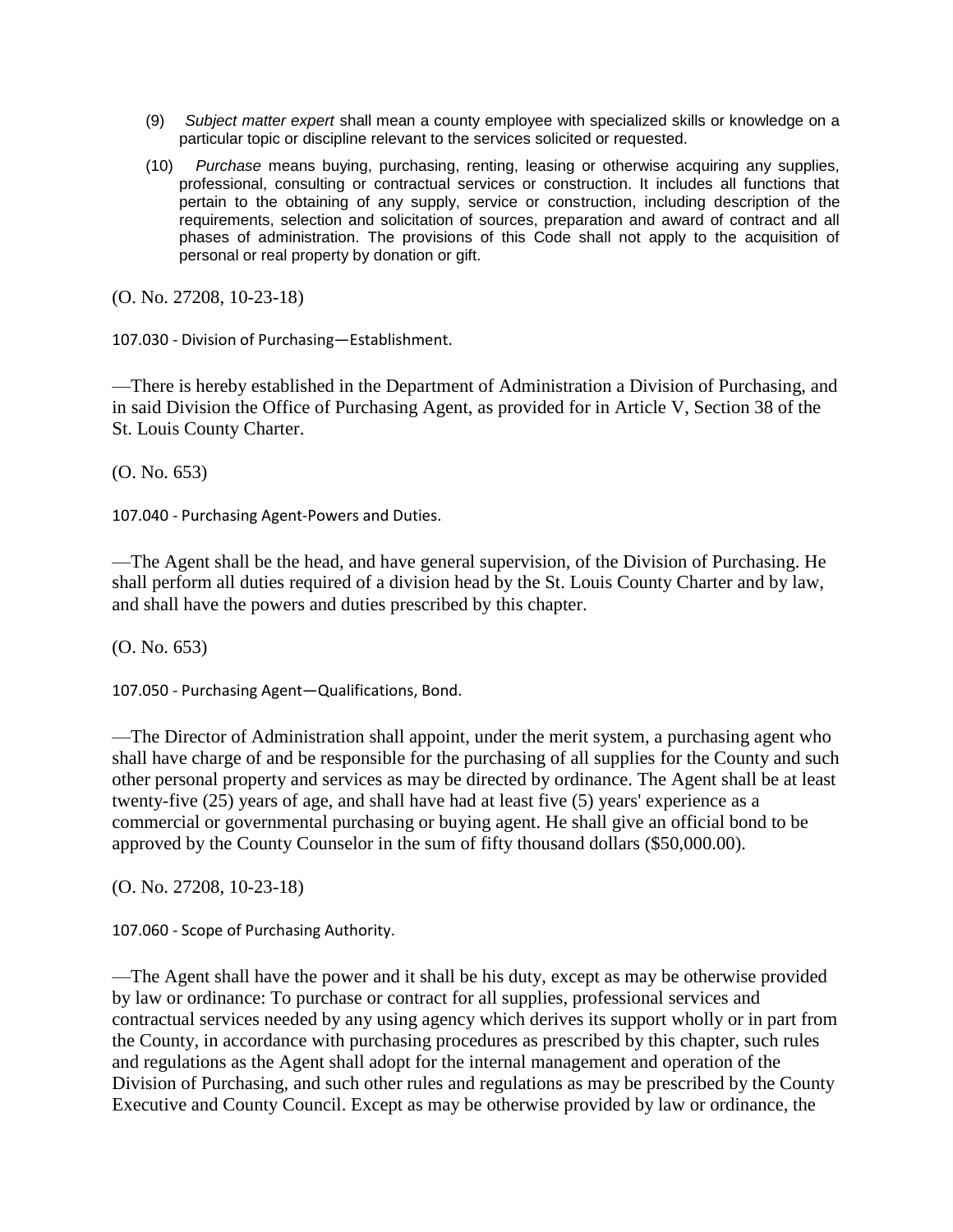agent shall have exclusive authority to negotiate all purchases for using agencies. Except as herein provided, it shall be unlawful for any County officer to order the purchase of any supplies or make any contract within the purview of this chapter other than through the Division of Purchasing, and any purchases ordered or contract made contrary to the provisions hereof shall not be approved and the County shall not be bound thereby.

(O. No. 27208, 10-23-18)

107.070 - Other Powers and Duties.

1. In addition to the purchasing authority conferred in section 107.060 and in addition to any other powers and duties conferred by this chapter, the agent shall:

- (a) Act to procure for the county a suitable quality in supplies, professional services and contractual services at the least expense to the County. The agent shall determine which method of purchase shall be used for the acquisition of supplies, professional services or contractual services.
- (b) Discourage collusive or restrictive bidding and endeavor to obtain as full and open competition as possible on all purchases.
- (c) Establish, and amend when necessary, all rules and regulations authorized by this chapter and any others necessary to its operation.
- (d) Keep informed of current developments in the field of purchasing, prices, market conditions and new products, and secure for the County the benefits of research done in the field of purchasing by other governmental jurisdictions, national technical associations, trade associations having national recognition and by private businesses and organizations.
- (e) Prescribe and maintain such forms as he shall find reasonably necessary to the operation of this chapter.
- (f) Prepare and adopt a standard purchasing nomenclature for using agencies and suppliers.
- (g) Prepare, adopt and maintain a vendors' catalog file. Said catalog shall be filed according to materials and shall contain descriptions of vendors' commodities, prices and discounts.
- (h) Exploit the possibilities of buying "in bulk" so as to take full advantage of discounts.
- (i) Act so as to procure for the County all federal tax exemptions to which it is entitled.
- (j) Cooperate with the office of the County Accounting Officer and Budget Office so as to secure for the County the maximum efficiency in budgeting and accounting.
- (k) Have the authority to declare as irresponsible bidders those vendors who default on their quotations, and to disqualify them from receiving any business from the County for a stated period of time.
- (l) Have the authority to disqualify contractors and subcontractors from any contracts with the County for a stated period of time in accordance with the provisions of section 107.075.
- (m) Work with the using agency to determine the required need of the department and term of the contract based on that need and the need to procure the supplies or services at the most competitive rate for the County. Unless otherwise provided by law, a contract for supplies, professional services or contractual services may be entered into for any period of time deemed to be in the best interests of the County as reasonably determined by the Agent and the using agency.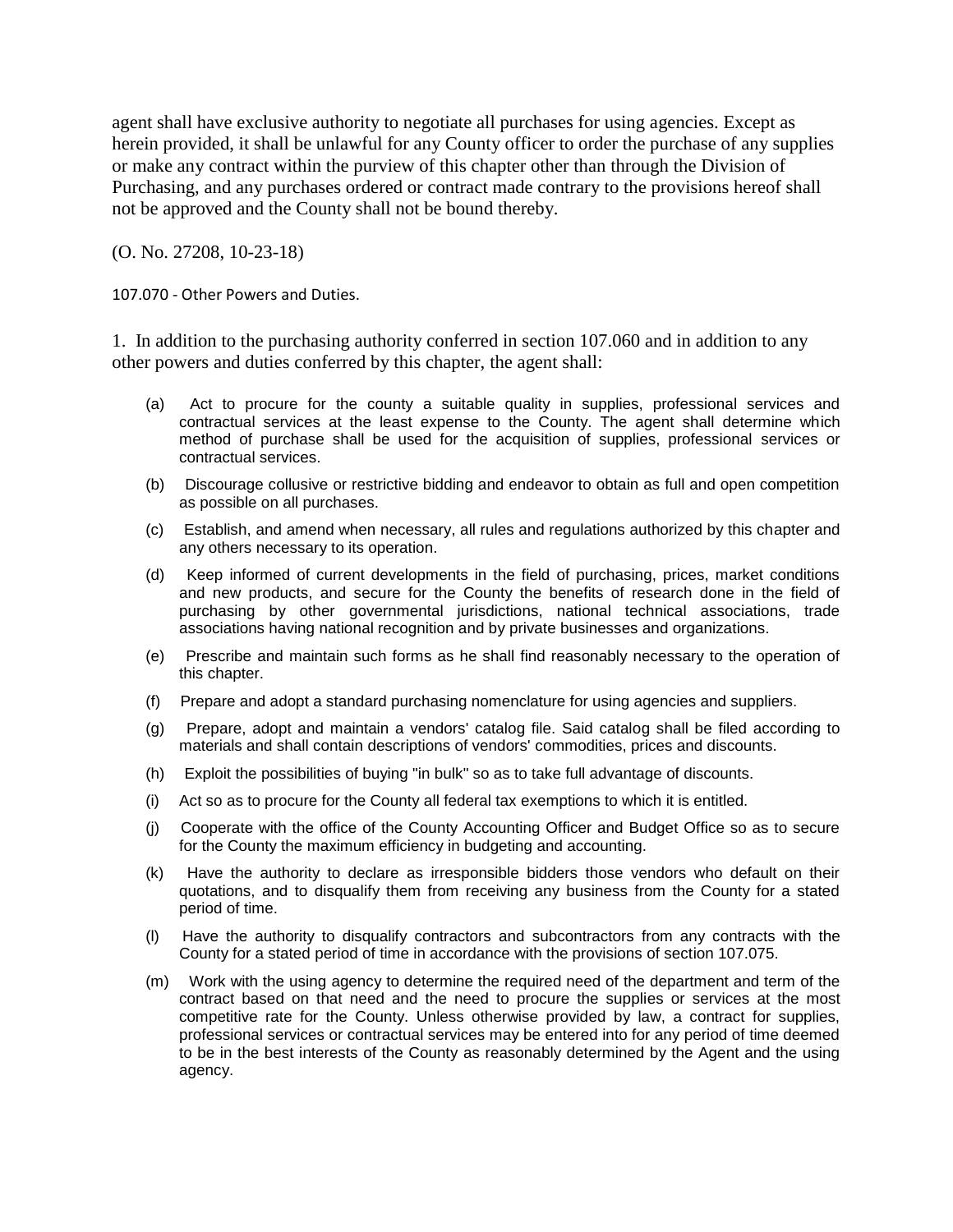- 2. Except as otherwise provided in the Purchasing Code, all rights, duties and authority relating to the purchase and procurement of supplies, professional services and contractual services shall be vested in the agent.
- 3. Using agencies shall submit requests for invitations for bids (IFB) and requests for proposals (RFP) to the agent. Upon receipt of the using agency's request, the agent shall determine the method of purchase that will be used and work with the using agency to prepare the appropriate solicitation. The agent shall monitor the process with the using agency to ensure timely completion and the integrity of the method of purchase. The agent shall certify to the County Council that the method of purchase was properly followed at the time a request to award a contract or for legislation authorizing execution of a contract is submitted to the County Council.

(O. No. 27208, 10-23-18)

107.071 - Minority and Women-Owned Business Enterprise Program.

—1. (a) *Minority and Women-Owned Business Enterprise Program Established.* A St. Louis County Minority and Women-Owned Business Enterprise (M/WBE) Program is established by adoption of this section.

- (b) *Management, Monitoring and Annual Report.* St. Louis County Department of Administration Division of Purchasing (DOP) shall manage and monitor the utilization of M/WBEs by St. Louis County and its prime contractors. Specifically, DOP shall: (1) adopt rules and procedures to implement the M/WBE Program; (2) create, maintain, and distribute the directory of certified M/WBEs Doing business with St. Louis County; (3) provide information and assistance to M/WBEs to increase their ability to effectively compete for St. Louis County contracts; County should maintain a centralized website that lists all procurement opportunities (4) semi-annually review the progress of each agency, department, and the corporation's achievement of the M/WBE goals; each agency shall have a procurement officer or designee who shall be the point of contact for monitoring and reporting MWBE compliance for the agency (5) ensure that solicitations issued by the St. Louis County adhere to the M/WBE procurement procedures contained herein; (6) monitor M/WBE goals throughout the duration of the contract; (7) the MBE contract goals should be based upon the combined availability of all ethnic groups and those contract goals shall be adjusted at the end of the first quarter of each year if the relative balance of the utilization of minority groups is out of line with the individual race/ethnicity group availability; and (8) present an annual report by January 31 of each year to the County Executive and the St. Louis County Council and hold a public forum no later than February 28 of each year detailing the participation of M/WBEs on the St. Louis County contracts and all economic development partnerships.
- (c) *Delegation of Duties.* DOP may delegate all or a part of the duties of certification and compliance of the M/WBE Program, with the approval of the County Council.
- 2. *Definitions.* When used in subsections 2 through 8 of this section:

*M/WBE* shall mean minority and women-owned business enterprise that is certified under a business certification program by the State of Missouri, and/or St. Louis Airport Authority. A minority-owned business enterprise (MBE) is a for-profit enterprise that is at least fifty-one (51) percent owned, operated and controlled on a daily basis by a minority group member who is either Asian, Black, Hispanic or Native American. A woman-owned business enterprise (WBE) is a for-profit enterprise that is at least fifty-one (51) percent owned, operated and controlled on a daily basis by a female.

*Award* shall mean the selection of a vendor for a contract or subcontract for a specific dollar amount. Contract awards are made by the St. Louis County, acting through its Division of Purchasing (DOP), to a prime contractor and by a prime contractor to a subcontractor or all projects where the County provides economic development tools or incentives.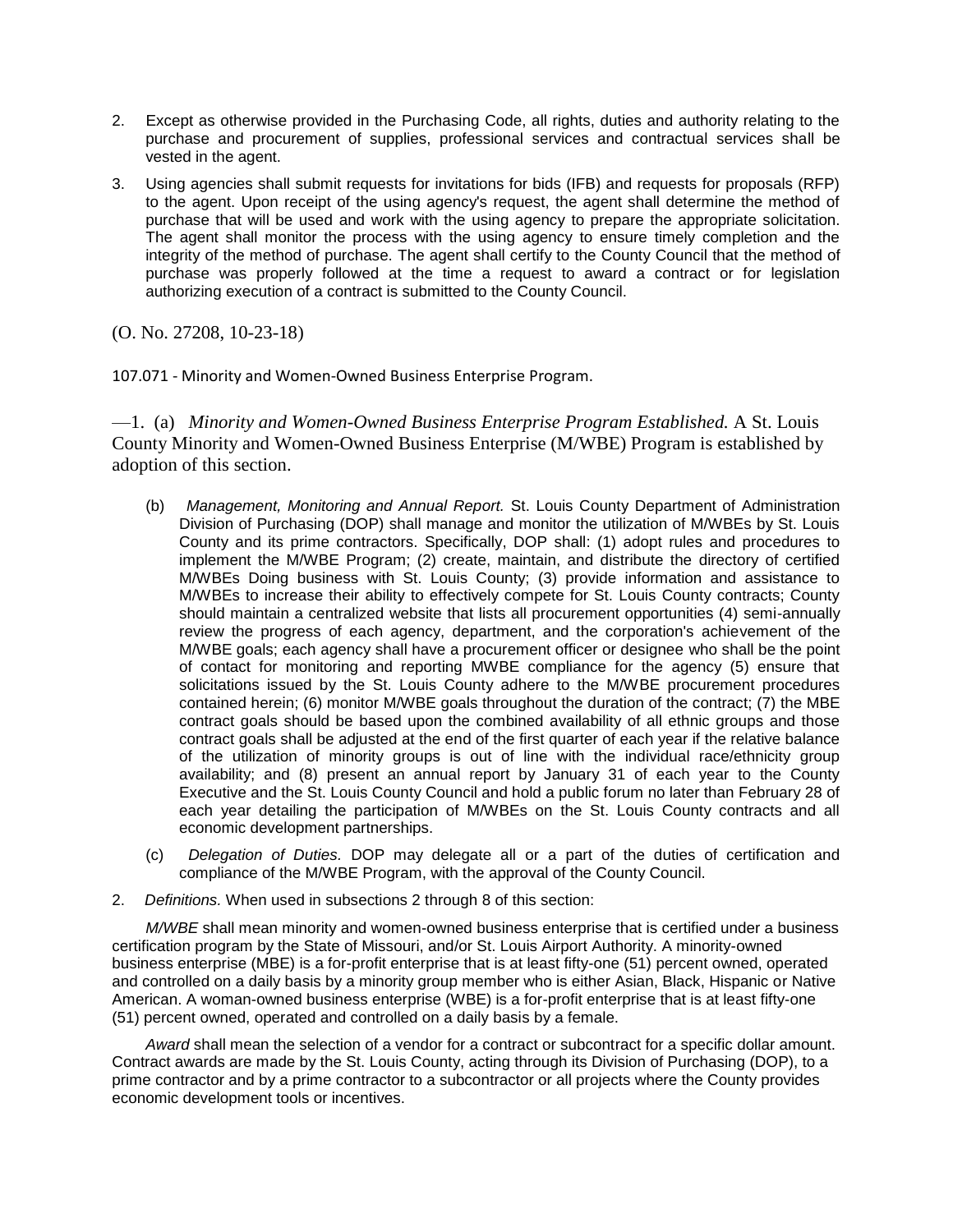*Bid* shall mean a bidder's response to a solicitation for bids, proposals, or statements of qualifications for a project that is at least partially funded by the County, but does not include federallyfunded projects which have requirements that preempt the local M/WBE program.

*Bidder* shall mean any individual, company, or association responding to the St. Louis County and its associated entities solicitation.

*Commercially-useful function* shall mean a subcontract fulfilled by a bidder responsible for the materials, supplies, and services used in the performance of the contract. To determine whether a subcontractor is performing a commercially-useful function, the amount of work subcontracted shall be evaluated with respect to normal industry practices, including whether the amount the subcontractor is to be paid under the contract is commensurate with the work it is to perform. The subcontractor does not perform a commercially-useful function if its role is limited to an extra participant in a contract through which funds are passed in order to convey only the appearance of meaningful and useful subcontractor participation.

*Contract* shall mean a mutually-binding legal relationship or any modification thereof obligating the vendor to furnish construction, professional services, and/or supplies and contractual services and the County to pay for them.

*Formal procurement* shall mean a competitive solicitation method by which bidders are invited by the County to bid through a published advertisement stating the scope, specifications, and terms of the proposed contract.

*Good faith effort* shall mean all actions taken by a bidder or prime contractor consistent with the requirements, rules and procedures established by DOP to engage M/WBEs toward meeting the goals for minority and women business enterprise utilization.

*Labor hours* shall mean labor productivity, that is, units of work placed or produced per man-hour.

*Informal procurement* shall mean a solicitation method by which competition is not required or an emergency work award is required, and the County is permitted to solicit bids directly from bidders. The County shall make all efforts to include MWBEs in such informal procurements and ensure that MWBEs are given fair and ample opportunity to participate.

*M/WBE utilization plan* shall mean the form detailing the supplies and contractual services to be provided to the prime contractor by each M/WBE listed to meet the M/WBE goals. The M/WBE utilization plan, which includes the name(s) of all M/WBE subcontractors to be utilized in the contract, certification information, the dollar value and scope of work to be performed, tier level of participation and their percentage of participation based on the bid amount, must be provided by 5:00 pm on next business day after bid opening by the three (3) lowest responsive bidders. This time period for submission of the M/WBE utilization plan shall be reviewed and analyzed by June 30 annually by the Director of Minority Business Development and Compliance and submitted to the County Council whom shall vote on retention, modification or dissolution.

*Minority and women-owned business enterprise availability* shall mean the number of businesses located in the St. Louis Metropolitan Area that are ready, willing and able to provide the supplies and contractual services being procured by the St. Louis County.

*Notice of intent to perform a subcontract* shall mean the forms the three (3) lowest responsive bidders is required to submit to St. Louis County by 5:00 pm on next business day after bid opening, signed by each subcontractor listed in the M/WBE utilization plan. Failure to include a completed notice of intent form signed by each subcontractor will be sufficient cause to reject a bid as non-responsive. This time period for submission of the M/WBE utilization plan shall be reviewed and analyzed by June 30 annually by the Director of Minority Business Development and Compliance and submitted to the County Council which shall vote on retention, modification or dissolution.

*Prime contractor* shall mean the individual or business that has entered into an agreement with St. Louis County and that has the full responsibility for completing the terms of the agreement.

*Public works* shall mean a broad category of infrastructure projects, financed and constructed by the government, for recreational, employment, and health and safety uses in the greater community.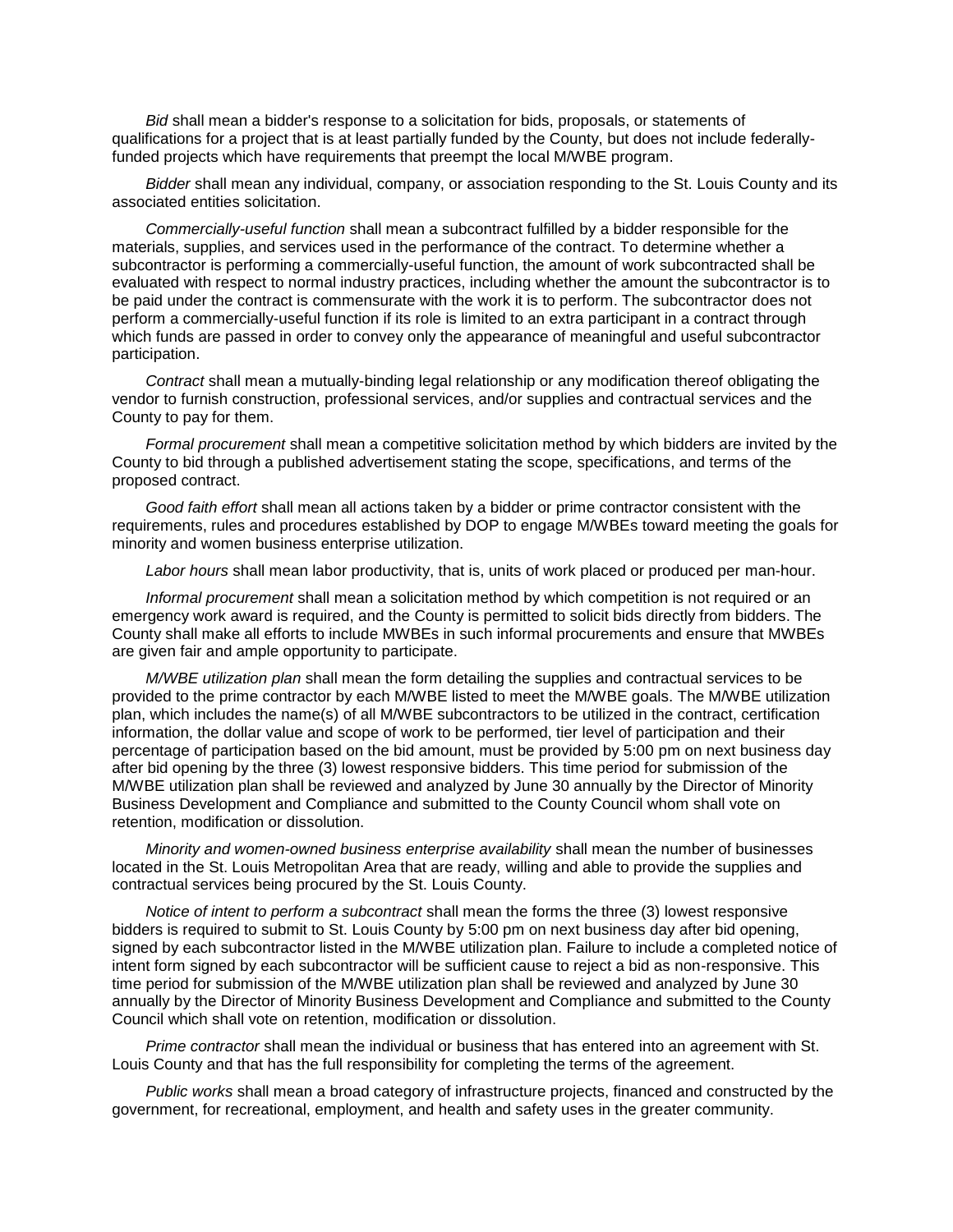Including public buildings (municipal buildings, schools, hospitals), transport infrastructure (roads, railroads, bridges, pipelines, canals, ports, airports), public spaces (public squares, parks, beaches), public services (water supply, sewage, electrical grid, dams), and other, usually long-term, physical assets and facilities.

*Subcontractor* shall mean an individual or business that has a contract with the prime contractor to perform a service or provide materials, equipment, or supplies as a part of the scope of work set forth in a prime contract with the County.

*User Department* shall mean the department that develops the requisitions for the County.

- 3. *M/WBE program funding.*
	- (a) *Commitment.* St. Louis County is committed to promoting fair and open competition for M/WBEs seeking to do business with the County. The County shall ensure that vendors at all tier levels do not discriminate in their solicitation, selection, or treatment of sub vendors. Therefore, the M/WBE program shall have the resources necessary for the effective implementation of the M/WBE policy and the components contained within the M/WBE program. The M/WBE program funding shall maintain an annual appropriation that is approved by the County Council. The M/WBE program and related responsibilities shall be communicated to the County's internal and external stakeholders.
	- (b) *Policy implementation.* The St. Louis County Disparity Study dated December 2017 prepared by Griffin & Strong P.C., its findings and recommendations shall be adopted to develop and implement a County M/WBE policy. The County shall take all necessary, reasonable, and legal action to alleviate documented disparity and ensure that all businesses are afforded the maximum opportunity for participation in the County's contracting. The M/WBE program shall ensure that the County contracts are awarded in a manner that promotes economic inclusion of all segments of the business population, regardless of race, sex, or gender, to maximize the economic vitality and development of the County.
	- (c) *Goals.* The St. Louis County Disparity Study dated December 2017 prepared by Griffin & Strong P.C., has established goals to ensure that M/WBE utilization on its construction, professional services, and supplies and contractual services contracts reflects the level of M/WBE availability. New goals will become effective based on the findings of statistically significant disparity from the December 2017 Disparity Study, and the following goals shall be in effect as listed in item c of this section. The December 2017 Disparity Study documented a statistically significant disparity in the award of County construction prime contracts to minority, disabled veteran and women-owned businesses. In addition, minority, disabled veteran, and women-owned businesses were found to have a statistical disparity in the award of professional services prime contracts. The study also documented a statistical disparity in the award of supplies and contractual services prime contracts to minority, disabled veteran, and womenowned businesses.

Furthermore, the Disparity Study documented a statistical disparity in the award of construction subcontracts to minority, disabled veteran, and women-owned businesses by prime contractors. The 2017 Disparity Study documented a statistical disparity in the award of professional services subcontracts. Based upon the December 2017 Disparity Study the following goals shall be implemented:

- (1) Complete subcontract records will be collected for a 12-month period and a disparity study update for construction and professional services subcontracts will be performed by January 31, 2019 and each year thereafter.
- (2) The subcontract goal shall be applied to solicitations for construction bids. The construction subcontract goal is the goal that shall be met by utilization of minority and women-owned construction subcontractors.
- (3) Based on the St. Louis County Disparity Study dated December 2017 prepared by Griffin & Strong P.C., the construction subcontract goal shall be twenty-four (24) percent for minority-owned business enterprises and nine and one-half (9.5) percent for women-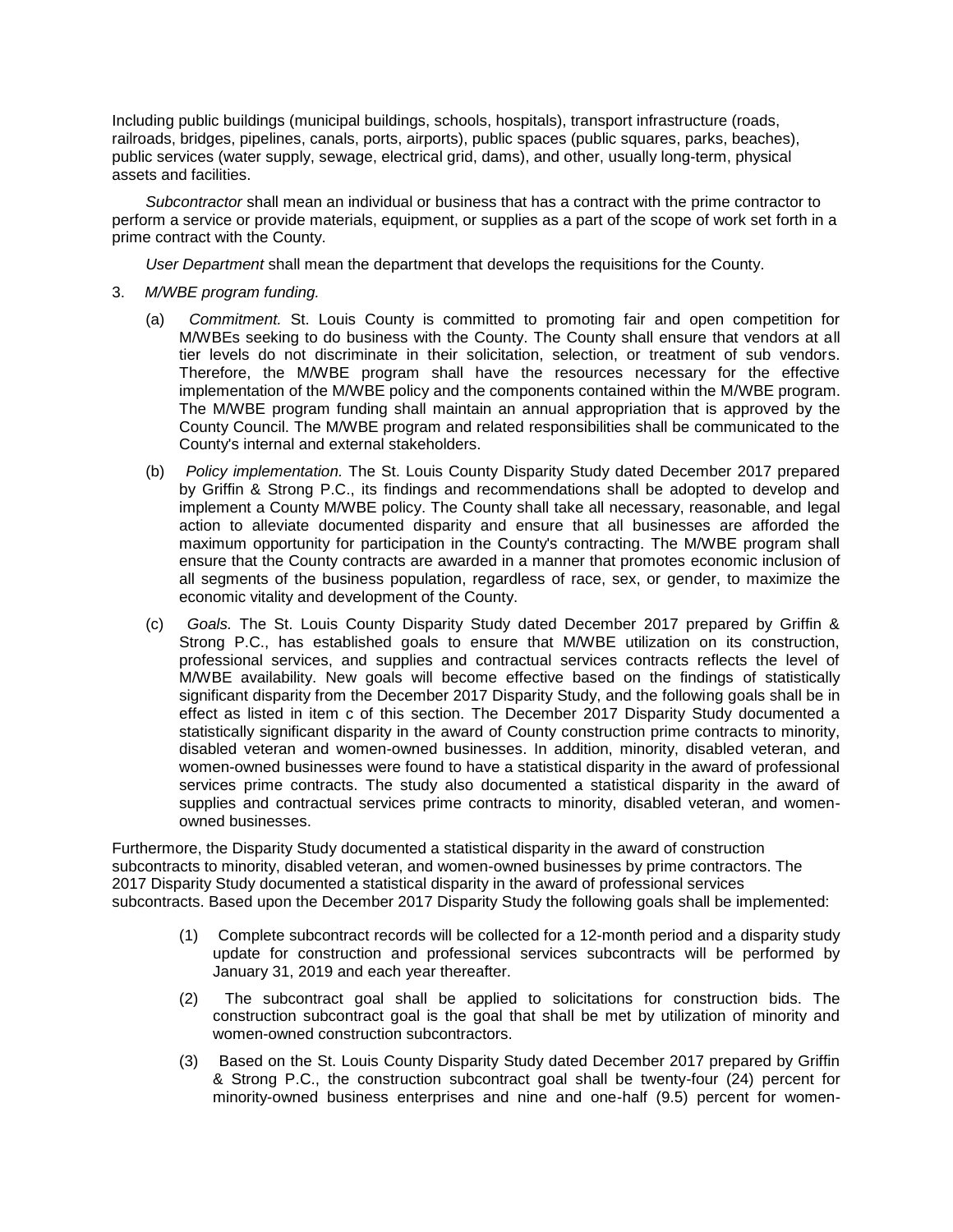owned business enterprises available for construction, and sixteen (16) percent for minority owned business enterprises and fifteen (15) percent for women owned business enterprises for architecture and engineering projects or as determined by the most recent St. Louis County Disparity Study.

- (4) Proof of subcontract goal attainment shall be provided by 5:00 p.m. on next business day after bid opening by the three (3) lowest responsive bidders and documented on the M/WBE utilization plan. If a bidder fails to meet the solicitation's construction subcontract goals, the bidder shall provide evidence of a good faith effort to meet the goal. A bid that does not meet the subcontract goals or evidence of a good faith effort shall be deemed non-responsive and therefore ineligible for contract award. The M/WBE utilization plan shall be for subcontractor goal compliance, verification of subcontractor certification, and evidence that the subcontractor shall perform a commercially useful function.
- (5) Good faith effort elements are evaluated to determine whether a bidder has provided evidence of good faith efforts to meet the M/WBE subcontract goals. In order to be considered a responsive bid, the bidder must demonstrate a sufficient good faith effort. The County shall provide a verification of all good faith efforts for projects awarded over two hundred fifty thousand dollars (\$250,000.00).
- (6) M/WBE prime contract bid discount shall be applied to construction and supplies and contractual services prime contracts on contracts of three hundred thousand dollars (\$300,000.00) or less. A five (5) percent bid discount on construction prime contracts shall be applied to minority and women-owned business enterprise bidders. A five (5) percent bid discount on supplies and contractual services prime contracts shall be applied to minority and women-owned business enterprise bidders. The bid discount shall be applied during the evaluation process. It shall lower the eligible M/WBE's bid but shall not reduce the contract award amount. The solicitation shall describe the bid discount as applied to eligible M/WBE prime contractors in the two (2) industries. In order to qualify for the bid discount, the eligible M/WBE bidder shall include in its bid a copy of the current M/WBE certification approval letter issued by the M/WBE program.
- (7) M/WBE incentive credits shall be applied to the evaluation of professional service prime contracts. A fifteen (15) percent incentive credit as part of the total points evaluated on professional service prime contracts shall be applied to minority and women-owned business enterprises. The incentive credit shall be applied during the evaluation process. In order to qualify for the incentive credit, the M/WBE prime contractor must include a copy of the current M/WBE certification approval letter issued by the M/WBE program. The solicitation shall describe the incentive credit as applied to eligible M/WBE prime contractors. In order to qualify for the incentive credit, the M/WBE prime contractor must include in its proposal or statement of qualifications a copy of the M/WBE certification approval letter issued by the M/WBE program.
- 4. *Rules and regulations.*
	- (a) *Management.* The Division of Purchasing (DOP) shall be the office that manages the M/WBE program and its contract rotation program described below. The DOP shall be responsible for annually identifying small contracts for the program.
	- (b) *Contract rotation program.* St. Louis County shall establish a contract rotation program for procuring supplies and contractual services contracts under twenty-five thousand (\$25,000.00) using an informal solicitation. Eligible businesses shall be placed on the rotation list according to their initial certification date. Businesses with the same certification date are placed on the list alphabetically according to their name. Once awarded a contract, the M/WBE shall be subsequently placed at the bottom of the rotation list.
	- (c) *Advertisements.* The County shall advertise solicitations within a sufficient period of time to allow bidders to solicit bids from M/WBE subcontractors. The County shall publish notices of contract opportunities in The County Journal and on the County's website at least thirty (30)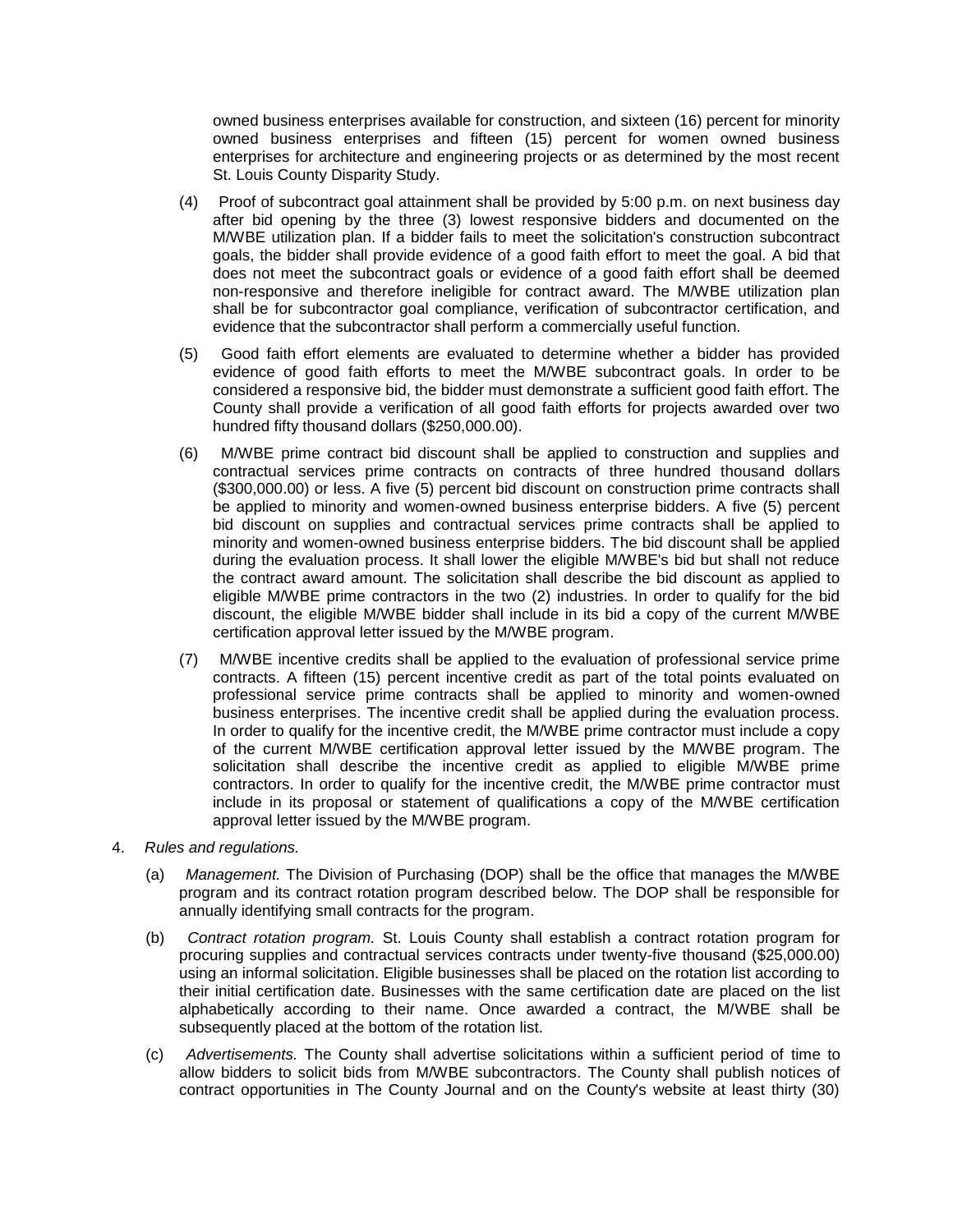days before the bid opening date. Bid notices shall additionally be disseminated through the certified M/WBE electronic mailing list at least thirty (30) days before the responses are due.

All user departments shall adopt a standard template for advertisements with input from the Division of Purchasing (DOP). The DOP will review all advertisement templates and provide the user departments with comments.

If advertisements do not meet the M/WBE requirements, the DOP shall reject the advertisement and send it back to the user department and recommend the next available publication date that complies with the thirty-day publication requirement.

The notice shall include the name of the contract and bid opening date; project manager's name and contact information; pre-bid conference date, time, and location; deadline for submission of written questions; summary of the scope of work; contact information to secure the complete solicitation; and M/WBE subcontracting goals and bid discounts.

An electronic directory listing certified M/WBEs shall be maintained by the DOP. The directory shall be updated monthly to reflect any new certifications or changes to existing certifications. The directory shall be published on the County's webpage and be downloadable in Microsoft Office Excel and Word formats.

- (d) *Mobilization payments.* When mobilization payments are approved for the prime contractor, the subcontractor shall be paid a reasonable amount not to exceed five percent (5%) of the amount of their contract no later than five (5) business days before they are required to mobilize to start their contracted work. If a subcontractor makes a request to the prime contractor for mobilization payments, the prime contractor shall submit a request to DOP for mobilization payments.
- (e) *Payment verification program.* The County shall establish a payment verification program. Payments made to M/WBE subcontractors shall be verified in order to monitor compliance with the Prompt Payment Act, Section 34.057.1 RSMo. The payment verification system shall allow subcontractors to electronically notify the County of late payments or non-payments in real time. Each subcontractor listed as paid for the previous billing cycle shall be electronically contacted to verify that payment was received. The Division of Purchasing (DOP) shall manage the program.
- (f) *Resolving disputes.* Dispute resolution standards shall be established to allow businesses to resolve issues relating to contract work performance. Invoice disputes between the prime contractor and the subcontractor shall be presented to the Division of Purchasing (DOP) project manager. The Division of Purchasing (DOP) shall ensure that the dispute resolution process is handled in a timely manner and in accordance with dispute resolution standards. The decision can be appealed to a mediator, and the County, through its Division of Purchasing (DOP), shall participate in mediation. The mediation process shall exhaust the administrative remedy available to the contractor and/or subcontractor.
- 5. *Minority and women-owned business enterprise program staff and staff training.* There shall be adequate staff to support the responsibilities of the Division of Purchasing (DOP). The DOP shall minimally have the following positions, as their budget allows:
	- (a) *Executive staff.*
		- (1) *Director.* The Director of Minority Business Development and Compliance shall develop programs and services that advance opportunities for growth of M/WBEs, act as M/WBE Program Manager with authority to direct office staff and ensure compliance with M/WBE program objectives and responsibilities.
		- (2) *Executive Assistant.* The Executive Assistant to the Director shall provide confidential assistance to the Director with responsibility for performing secretarial and administrative support duties. The Executive Assistant to the Director shall demonstrate the capabilities to handle sensitive information with discretion and the ability to work with businesses with diverse interests and backgrounds.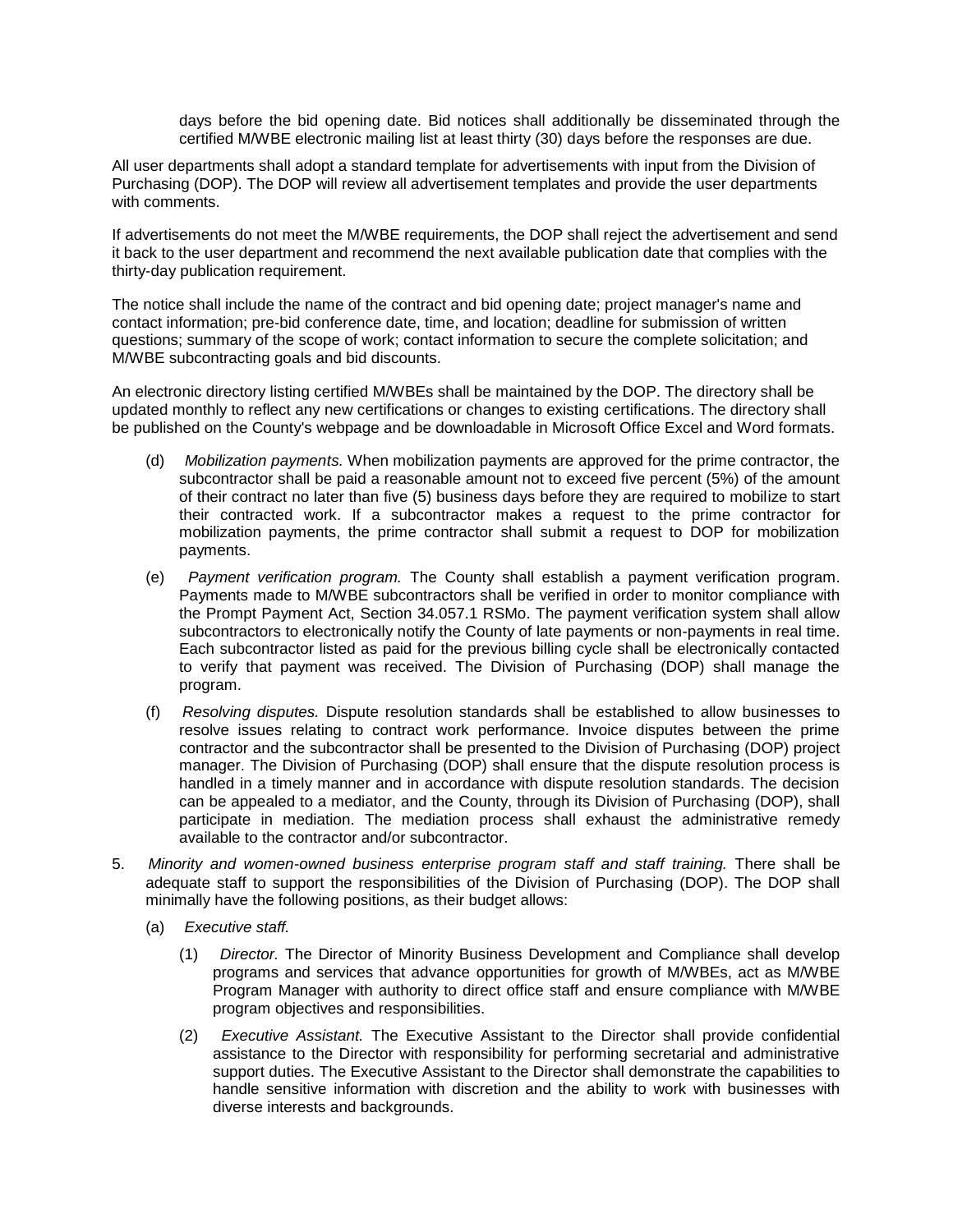- (b) *Technical staff.*
	- (1) *Contract Compliance Manager.* The Contract Compliance Manager shall assist the Director in managing the Minority Business Development and Compliance Office, oversee pre-award compliance with the M/WBE program requirements, and monitor post-contract compliance to ensure that the M/WBE contract provisions are adhered to during the term of the contract. The Contract Compliance Manager shall demonstrate audit skills, knowledge of the procurement processes, and the ability to work with businesses with diverse interests and backgrounds.
	- (2) *Contract & Workforce Compliance Specialists (3).* The Contract & Workforce Compliance Specialists shall monitor M/WBE contract & workforce compliance and M/WBE contractor and subcontractor on site participation, investigate complaints and good faith efforts, ensure contracts are properly and legally executed, and create a profile of each contractor by preparing site visit reports, and track & report participation. The Contract Compliance Specialists shall demonstrate knowledge of procurement processes, the ability to work with public officials and the general public, and the ability to work with businesses with diverse interests and backgrounds.
- (c) *Training and training manual.* Routine user department training shall be conducted to ensure all personnel are made aware of the M/WBE program requirements and are capable of supporting the M/WBE program and its policies and objectives. The training program shall be conducted by the Office of Administration Division of Purchasing (DOP). Three (3) training programs shall be implemented:
	- (1) *Annual training seminar.* Annual training seminars shall be held to inform staff of any changes to the M/WBE program policy and procedures, and to promote the program enhancements. An interactive portal shall be set up for County staff to give and receive virtual assistance, information, and responses to questions.
	- (2) *New employee training.* New employee orientation shall be held monthly by the Office of Administration Division of Purchasing (DOP) to ensure that new employees understand the established policies and procedures. A printed copy of the M/WBE program training manual shall be provided to each new that handles such matters St. Louis County employee prior to monthly training.
	- (3) *M/WBE program training manual.* An M/WBE program training manual describing the M/WBE program mission, policy, and procedures shall be available to all staff electronically and shall be downloadable from the Office of Administration Division of Purchasing (DOP) webpage.
- 6. *Compliance tracking, monitoring and reporting.*
- (a) *Centralized tracking and monitoring system.* The Office of Administration Division of Purchasing (DOP) shall maintain a centralized tracking and monitoring system such as "global project tracking system" (GPTS) and or designated system to ensure compliance with the M/WBE commitments listed in bid documents. The GPTS shall track subcontractor goals, commitments, and payments. The GPTS shall also monitor unauthorized subcontract substitutions, and late payments. A record of any discrepancies or proof of failure to comply with the contract goals and regulations shall be filed by the DOP, and appropriate ramifications shall be determined by the DOP. Compliance reports shall be submitted annually to the County Executive and the County Council.
- (b) *Tracking compliance.* The GPTS shall track a prime contractor's compliance with the contract goal to ensure that the M/WBEs listed as subcontractors are utilized. In the absence of a finding of a good faith effort, a prime contractor's failure to meet an M/WBE subcontract goal during the contract term shall constitute a material breach of contract. The prime contractor shall be subject to liquidated damages for such a breach. Damages shall be assessed based upon the M/WBE goal shortfall and may not exceed the difference between the monetary amount of the participation goals set by the contract and the amount actually paid to M/WBEs damages shall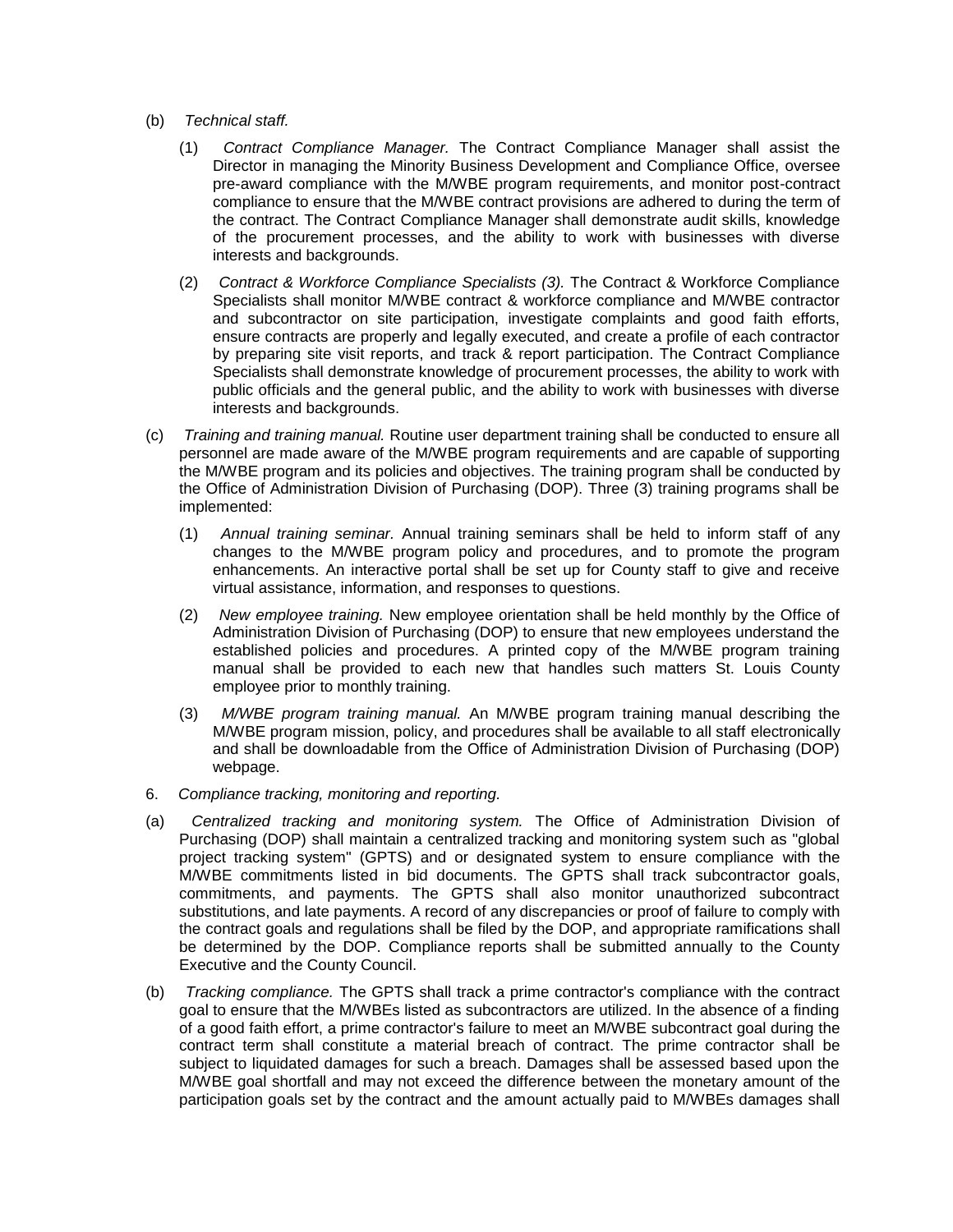be assessed during the project close-out by the Division of Purchasing (DOP), and withheld from a retention amount established to cover liquidated damages in addition to any other retention held under the contract. Liquidated damages assessed shall be transferred to the Division of Purchasing (DOP). The DOP shall set aside funds from assessed damages. These funds shall be used solely to provide business development and enhancement services for MWBEs. All contracts that contain participation goals for African American, Asian American, and women-owned businesses shall contain a provision that provides for the imposition of liquidated damages in the absence of a finding of good faith efforts in the event the prime contractor fails to achieve the participation goals specified by subsections 2 through 8 of this section.

- 7. *Business Advisory Council (BAC) and the small business program.*
	- (a) *Business Advisory Council.* A Business Advisory Council (BAC) shall be established and appointed by the County Executive and approved by the St. Louis County Council to serve as an advocate for M/WBEs to increase access to the procurement process. The BAC shall have ten (10) members, each appointed by the County Executive and approved by the County Council. A member may serve more than one term. The BAC members shall be approved by resolution of the St. Louis County Council. The BAC shall advise and make M/WBE program recommendations in the following areas:
		- (1) Effectiveness of the MWBE program;
		- (2) Increasing access to contracting opportunities for MWBEs;
		- (3) Reviewing and advancing initiatives that impact M/WBE participation, and;
		- (4) Enhancing the notification process regarding prospective contract opportunities.
		- (5) Reviewing staff program recommendations for effectiveness and impact on MWBEs.
		- (6) And any other issues deemed necessary by the BAC.

The Division of Purchasing (DOP) shall be responsible for developing rules and guidelines for the BAC consistent with applicable laws for the conduct of its business. The BAC membership and guidelines shall be published on the County's webpage. The committee shall consist of the following nine (9) members appointed by the County Executive, with the consent of the County Council:

- a. One (1) member of the St. Louis County Human Relations Commission;
- b. One (1) member of the MOKAN St. Louis Minority Contractors Association;
- c. One (1) member of the National Association of Women in Construction;
- d. One (1) member of the Associated General Contractors of Missouri;
- e. One (1) member of the Hispanic Chamber of Commerce;
- f. One (1) member of the St. Louis Council of Construction Consumers;
- g. One (1) member of the Coalition of Black Trades Unionist; and
- h. One (1) member of the (NAACP) National Association for the Advancement of Colored People;
- i. One (1) member of the Asian American Chamber of Commerce;
- j. One (1) member of the St. Louis Building and Construction Trade Council.
- (b) Members shall serve for staggered terms of three (3) years. Initially four (4) members shall be appointed for a term of three (3) years, three (3) members shall be appointed for a term of two (2) years and two (2) members shall be appointed for a term of one (1) year. Vacancies shall be filled in the same manner as the original appointments for the remainder of the vacant term. Each member shall serve without compensation.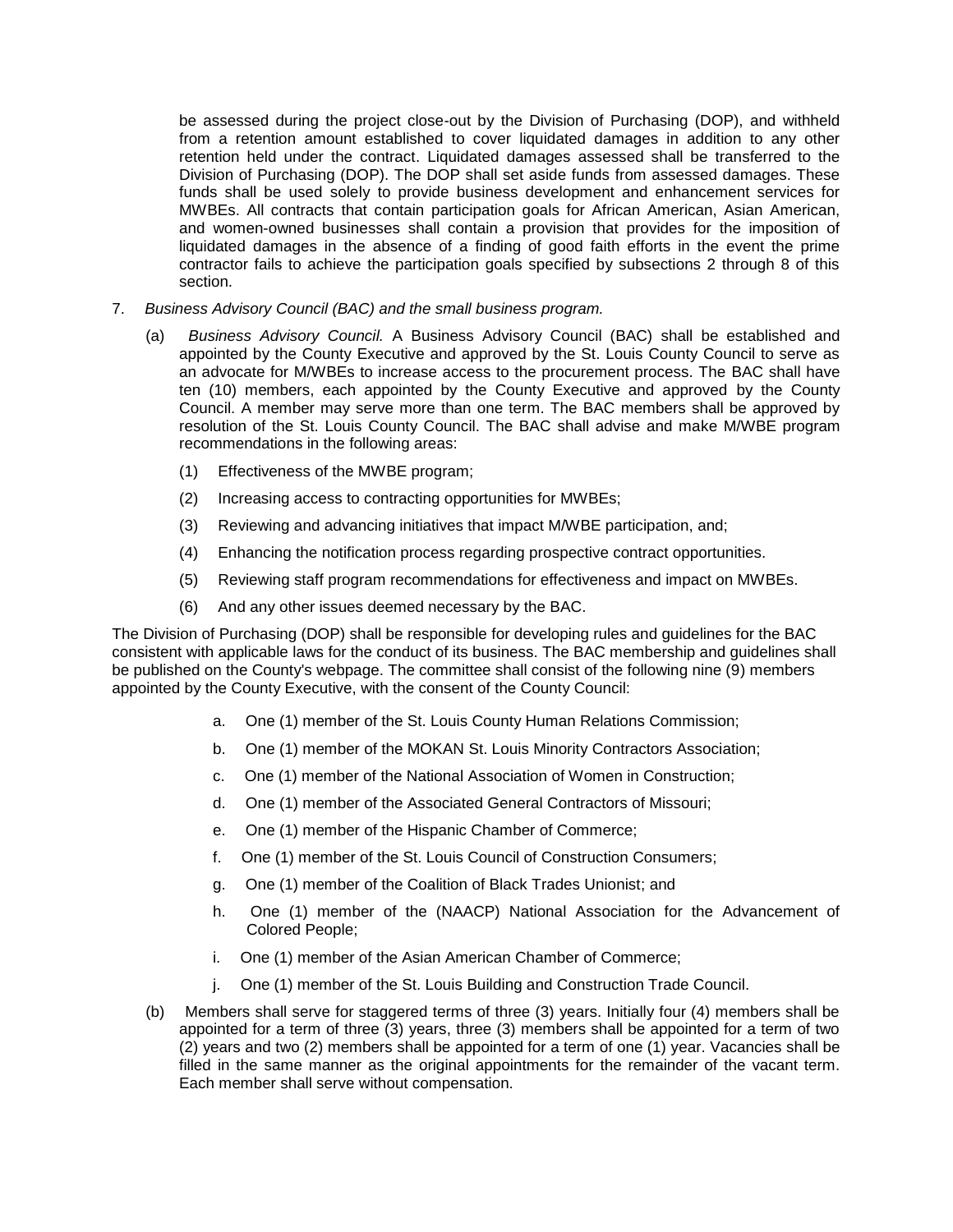- (c) The committee shall elect a Chairman and a Secretary who shall each serve for three (3) years. One (1) month prior to the end of the Chairman's and the Secretary's term, successors shall be elected. The committee shall adopt rules consistent with applicable laws for the conduct of its business.
- (d) The committee shall meet quarterly to review compliance with this order. In addition, the committee shall at a minimum meet twice annually in open public session to receive general testimony from the public. All minutes and records of the committee shall be open to the public.
- (e) The committee shall monitor the effectiveness of the County's program described in this order and make such recommendations to SLDC as it sees fit. The actions, decisions and recommendations of the Committee are to further the policies and goals of this Order and shall not be final or binding on the County but shall be advisory only.
- (f) Annual funding for M/WBE program. Funding from the County's general fund will be appropriated annually to support the M/WBE program.
- (g) Sunset provision. The County will require a periodic update of the disparity study to evaluate the effectiveness of the M/WBE program. The M/WBE program will sunset in eight years from adoption of the program. The County will perform a disparity study update within three (3) years prior to the sunset date.
- 8. *Approval of rules and regulations.* All rules and procedures not expressly stated in subsections 2 through 8 of this section for the implementation of the M/WBE program must be approved at least once annually by resolution by the County Council.
- 9. *Workforce.*
	- (a) *Interim workforce goals.* To develop and maintain a highly skilled, employment ready workforce that supports and enhances the economic health of St. Louis County and local business communities, interim workforce participation goals (equal opportunity goals) are established and expressed in percentages of total hours of employment and training of women and minorities used on County contracts and projects. The County shall complete a formal workforce disparity study by December 31, 2019.
	- (b) *Participation goals for minorities and women.* On each public works contract, and county incentivize projects for which the design team's estimated base value of the contract is one million dollars or more, the contract goals shall be twenty-five (25) percent of all labor hours are to be performed by minorities and seven (7) percent of all contract labor hours are to be performed by women.
	- (c) *County resident participation.* On each public works contract, tax increment financed (TIF) project and St. Louis County bonded project for which the design team's estimated base value of the contract is one million dollars or more, the contract goals shall be twenty-three (23) percent of all labor hours are to be performed by persons who reside in the County ("County residents"). Such County residents, if they are minorities and/or women, may also be counted towards the goals set forth in minority and women-owned business enterprise program, in Office of Administration Division of Purchasing (DOP).
- 10. *Non-compliance.*
	- (a) *Material breach.* The failure to meet the requirements of the minority and women-owned business enterprise program in Office of Administration Division of Purchasing (DOP), including but not limited to failure to submit required documentation and reporting, failure to meet to resolve issues and failure to use good faith efforts to comply, deliberate submission of false and/or fraudulent documentation/information, constitutes a violation and shall be a material breach of the contract.
		- (1) If there is a violation of the minority and women-owned business enterprise program in the Office of Administration Division of Purchasing (DOP), the DOP will first cite the violator in writing giving the violator notice of the violation and a thirty-day notice to cure;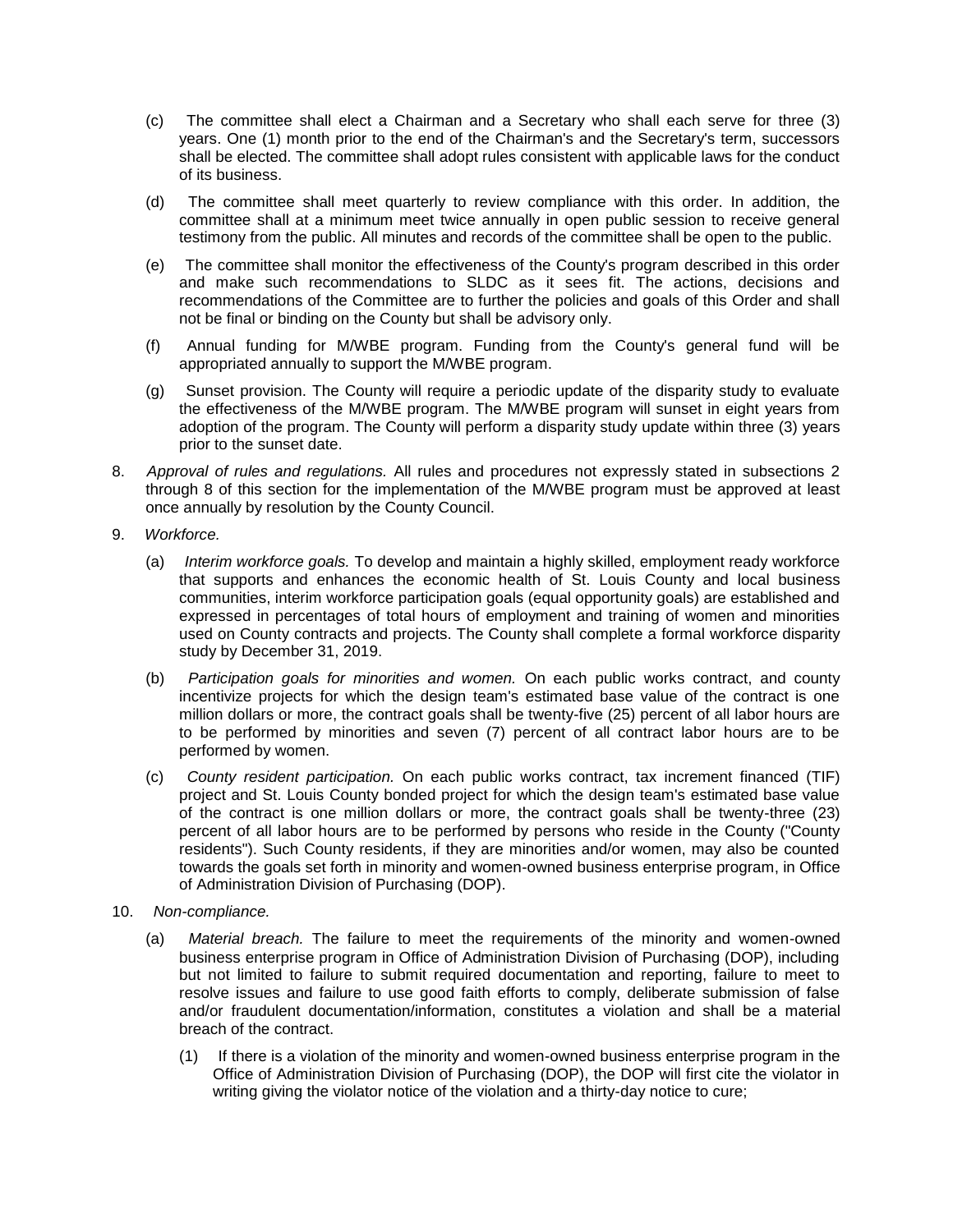- (2) If after the thirty (30) days there is no cure, the Agency may exercise the remedies for breach provided herein and any other remedies available by law.
- (b) *Remedies for breach.* In the event of a violation of the minority and women-owned business enterprise program in the Office of Administration Division of Purchasing (DOP), the DOP may place the project owner, developer, and the general contractor on a list maintained by the DOP and be barred from participating in public works contracts or tax increment financed (TIF) projects for a period of one (1) year following the notice of violation, in addition to any other sanctions available to the Department of Public Works for public works contracts. The DOP shall make quarterly reports to the TIF Commission, the Department of Public Works, the St. Louis County Council, and the County regarding the project owners, developers and general contractors cited and listed for violations of this Section.
- (c) *Liquidated damages.* All contracts that contain participation goals for minorities, women, or County residents shall contain a provision that provides for liquidated damages in the event the project owner, developer, general contractor, or both fails or fail to achieve the participation goals specified by the Minority and Women-Owned Business Enterprise Program in Office of Administration Division of Purchasing (DOP).

The liquidated damages may not exceed the difference between the monetary amount of the participation goals set by the Agency and the amount actually paid to minorities, women, and County residents. An agency or organizations identified by the St. Louis County Council shall set aside funds from assessed damages. These funds shall be used solely to provide workforce training and development services for minorities and females. In determining the amount actually paid to minorities, women, and County residents, no credit shall be given for that portion of the minority, women, and County resident participation not approved by the minority and women-owned business enterprise program in Office of Administration Division of Purchasing (DOP), provided however that the DOP may allow credit if it determines, in its sole discretion, that the project owners, developers and general contractors acted in good faith.

(O. No. 27043, 5-8-18)

107.075 - Disqualification of Vendors.

—1. No contract or subcontract awarded pursuant to the provisions of this chapter shall be let to any contractor which is disqualified as hereinafter set out or is managed, controlled or more than fifty (50) percent owned by a person or entity so disqualified. A contractor which is disqualified or is managed, controlled or more than fifty (50) percent owned by a person or entity that is disqualified shall not act as a subcontractor on any such County contract.

- 2. Any person may request that the Agent determine the suitability of a contractor or subcontractor for performance of future contracts with the County. Such request must state information which such person has regarding the contractor's unsuitability to engage in contracts with the County. The Agent may reject any request which fails to raise any specific aspect of the contractor's suitability for being awarded contracts with County.
- 3. When the Agent, in his discretion, shall determine that a review should be undertaken regarding the suitability of a contractor or subcontractor for performance of future contracts with the County, the Agent shall review the performance of such contractor or subcontractor in performing prior contracts with the County. In determining whether a contractor or subcontractor should be disqualified from receiving any County contracts for a period of time, the Agent may consider any of the following:
	- (a) Whether the contractor or subcontractor incorporated materials into the work which were not in accordance with or equal to the materials specified in the contract.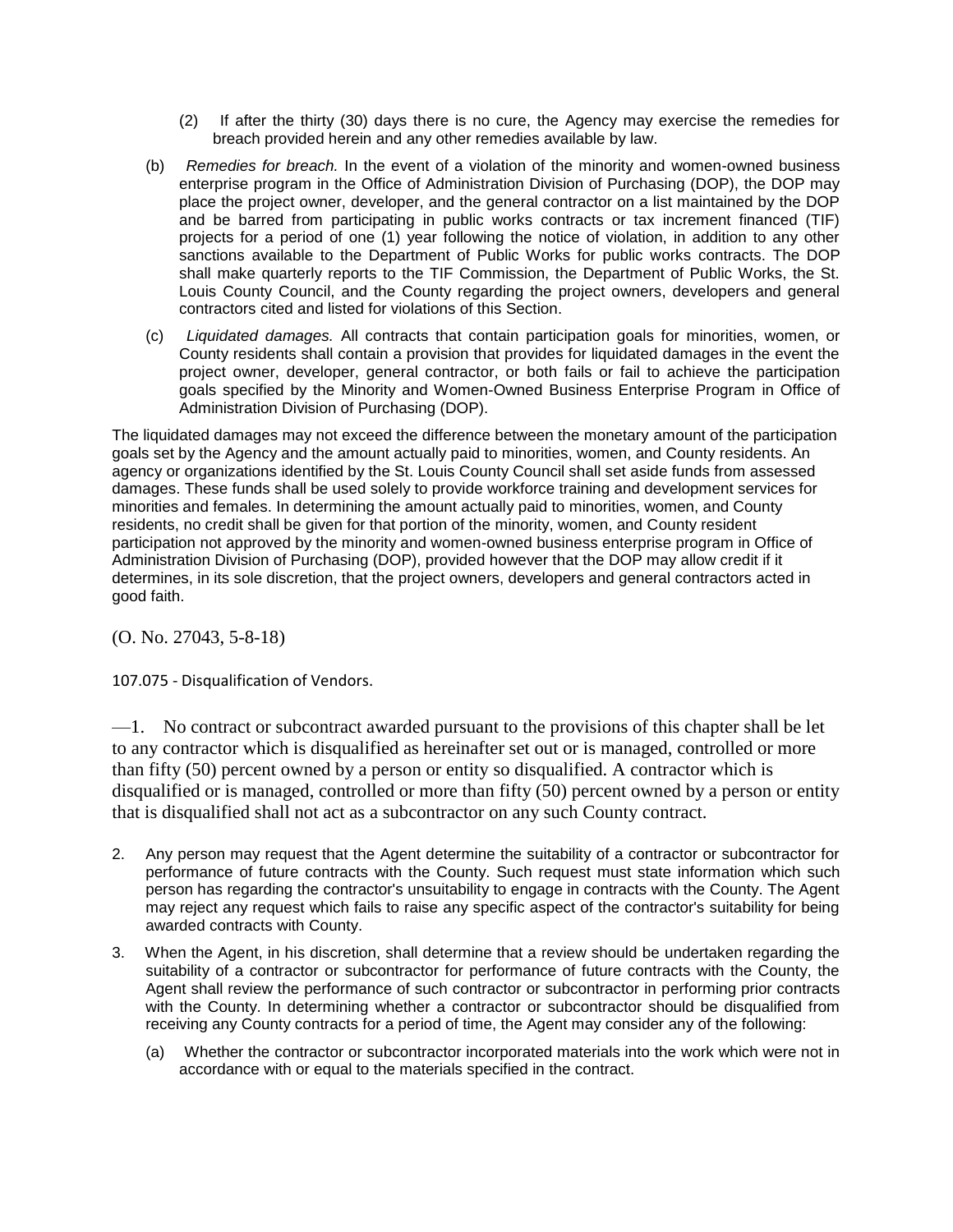- (b) Whether the contractor or subcontractor performed any work on the contract without the insurance required by the contract.
- (c) Whether the contractor or subcontractor completed the work in a timely manner.
- (d) Whether the contractor or subcontractor obtained all permits required by law, and whether the contractor or subcontractor observed all required safety precautions in connection with handling, storage and use of explosives.
- (e) Whether the contractor or subcontractor concealed substandard work from inspectors.
- (f) Whether the contractor or subcontractor falsified test results.
- (g) Whether the contractor or subcontractor repaired all property damaged in the course of doing the work.
- (h) Whether the contractor or subcontractor paid suppliers.
- (i) Whether the contractor or subcontractor complied with law relating to equal opportunity in employment.
- (j) Whether the contractor or subcontractor disposed of hazardous or regulated waste only in those locations and in the manner which have been approved as provided by law and, if applicable, in the contract.
- (k) Whether the contractor or subcontractor shall pay any applicable tax due to St. Louis County.
- (l) Whether the contractor or subcontractor pays the wage rates, including appropriate fringe benefits, as prescribed in the contract, and includes provisions in subcontracts that such wage rates, including appropriate fringe benefits, shall be paid.
- (m) Whether the contractor or subcontractor permits a subcontractor or any employee to violate any of the requirements listed herein.
- 4. If violations are found, the Agent shall determine whether the bidder should be disqualified and the period of such disqualification. In determining whether a contractor should be disqualified and the period of disqualification imposed by the Agent, if any, following such a review of past performance of a contractor or subcontractor, the Agent shall consider the seriousness of the violation, whether the violation was intentional, and whether the contractor had been previously disqualified from contracts with St. Louis County. The period of disqualification under this section shall not exceed three (3) years.
- 5. Failure of the Agent to disqualify a contractor under the provisions of this section shall not estop the Agent from determining that a bidder is not the "lowest responsible bidder" under the criteria set forth in Section 107.130(6).

(O. No. 15413, 3-14-91)

107.080 - St. Louis County Purchasing Policy Committee.

—1. There is hereby created in the Department of Administration the St. Louis County Purchasing Policy Committee which is referred to hereinafter as the Policy Committee.

2. The Policy Committee shall consist of the Director of Transportation, the Director of Public Works, the Director of the Public Health Department, the Director of Minority Business Development and Compliance, or their designees, and the Director of Administration who shall serve as chairman. The Purchasing Agent shall serve as an ex-officio member of the Policy Committee. The Chairman of the County Council or his/her designee shall participate as a non-voting, ex-officio member of the Policy Committee.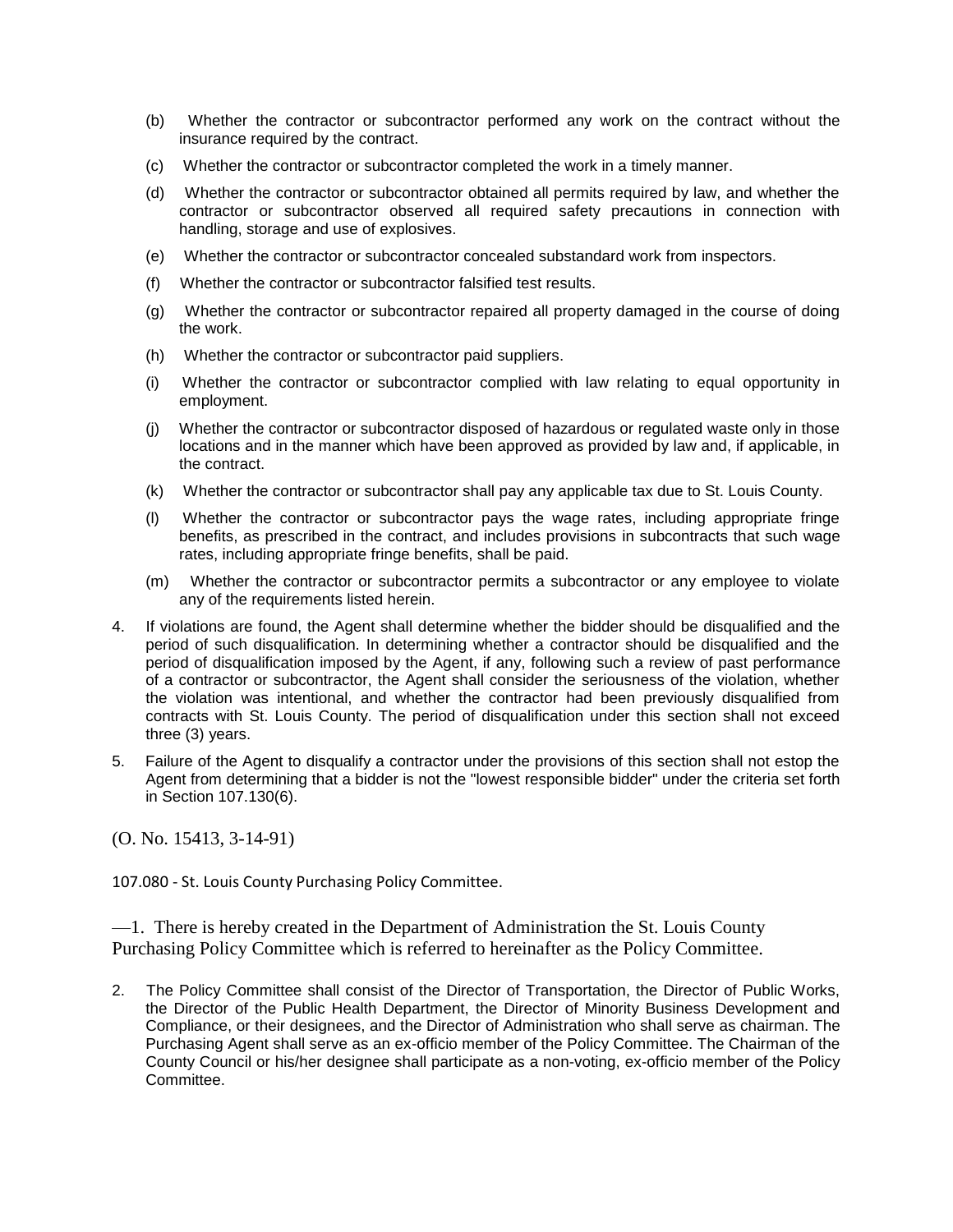- 3. The Policy Committee shall have the authority and responsibility to promulgate regulations consistent with the Purchasing Code governing the procurement, management, control and disposal of any and all supplies, services, and construction to be procured by the County. The Policy Committee shall meet quarterly and shall strive to adopt regulations consistent with best practices in public procurement.
- 4. Purchasing procedures and administrative practices developed from the Policy Committee shall be uniformly standardized, but sufficiently flexible to account for isolated unique conditions. Items commonly used in the various departments shall be standardized whenever consistent with County goals and in the interest of efficiency and economy.

(O. No. 27208, 10-23-18)

107.090 - Requisition and Estimates.

—All using agencies, either by or with the authorization of the head of the department or office under which the using agency operates, shall file with the Agent detailed requisitions or estimates of their requirements in supplies and contractual services in such manner, at such times, and for such future periods as the Agent shall prescribe. A using agency shall not be prevented from filing, in the same manner, with the Agent at any time a requisition or estimate for any supplies and contractual services, the need for which was not foreseen when the detailed estimates were filed. The Agent shall examine each requisition or estimate and shall have the authority to revise it as to quality, quantity or estimated cost, except where the using agency shall have the specific power and duty as otherwise provided by law or ordinance to determine the quality, quantity, and specifications or cost of any supplies; but revision as to quality shall be in accordance with the standards and specifications established pursuant to this chapter.

(O. No. 653)

107.100 - Encumbrance of Funds.

—The agent shall not issue any order for delivery on a contract or open market purchase until the County Accounting Officer shall have certified that there is to the credit of the using agency or agencies concerned a sufficient unencumbered appropriation balance in excess of all unpaid obligations to defray the amount of such order.

(O. No. 27208, 10-23-18)

107.110 - Gifts and Rebates.

—The Agent and every officer and employee of the County are expressly prohibited from accepting, directly or indirectly, from any person, company, firm or corporation to which any purchase order or contract is, or might be awarded, any rebate, gift, money, or anything of value whatsoever, except where given for the use and benefit of the County.

(O. No. 653)

107.120 - Competitive Bidding Required.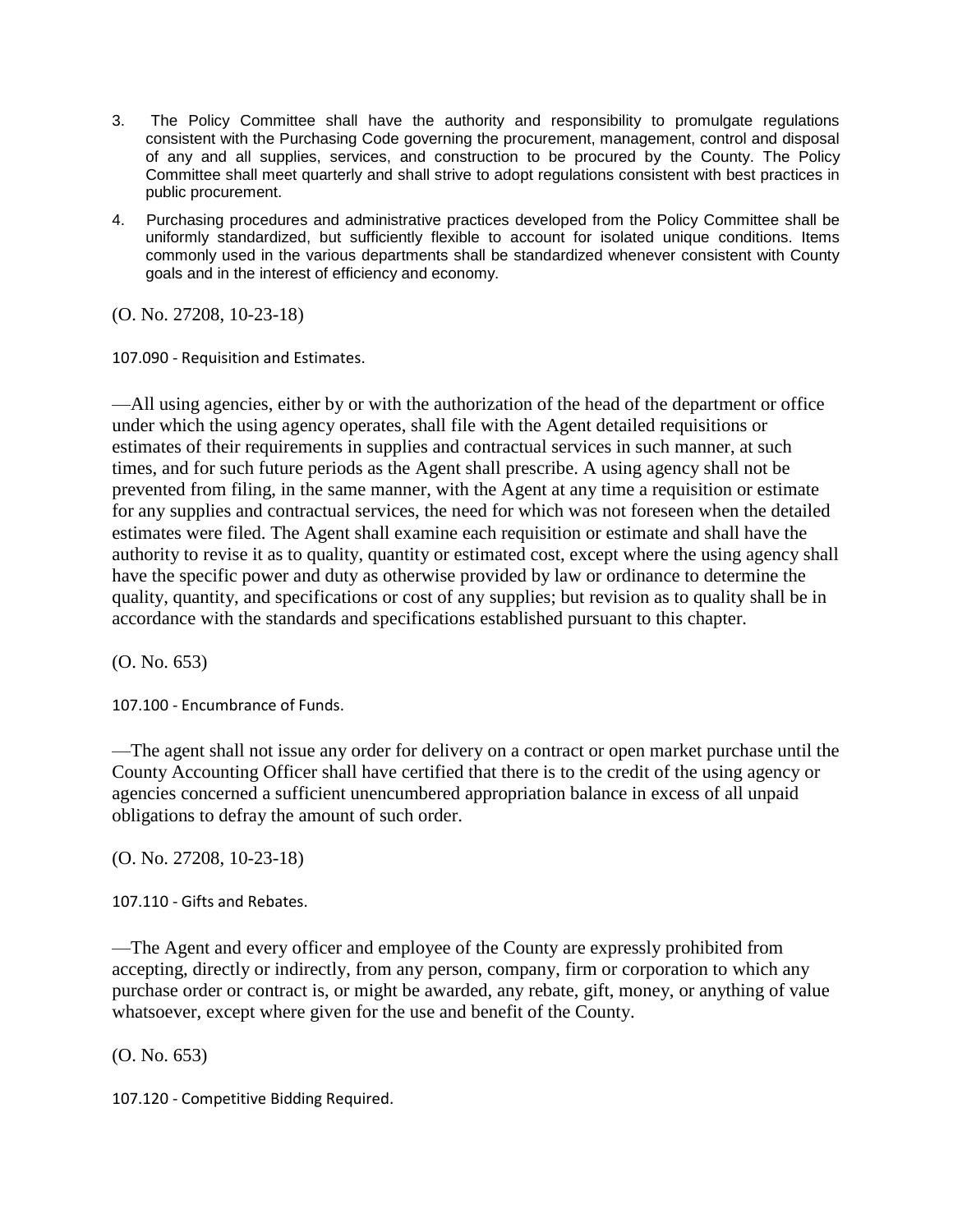—All purchases of and contracts for supplies and contractual services shall, except as specifically provided herein, be based whenever possible, on competitive bids. All sales of personal property which has become obsolete and unusable shall, except as specifically provided herein, be based whenever possible on competitive bids.

(O. No. 7467, 5-6-75)

107.130 - Formal Contract Procedure—Competitive Bidding.

—All supplies, professional services and contractual services, except as otherwise provided herein, when the estimated cost thereof shall exceed twenty-five thousand dollars (\$25,000.00), shall be purchased by formal written contract from the lowest responsible bidder, after due notice inviting proposals:

(1) Public Notice inviting bids shall be published at least once in at least one official newspaper in the County with a circulation of at least five hundred (500) copies per issue, which notice shall be published at least fifteen (15) days preceding the last day set for receipt of proposals and by any other method(s) the agent finds appropriate in light of the supplies, professional services or contractual services being solicited. The newspaper notice required herein shall include a general description of the articles to be purchased or sold, shall state where bid blanks and specifications may be secured and the time and place for opening bids. The agent shall also solicit sealed bids from all responsible prospective suppliers or purchasers who have requested their names to be added to a "bidders' list," which the agent shall maintain, by sending them a copy of such newspaper notice or such other notice as will acquaint them with the proposed purchase or sale. In addition, the agent may put public notice on the State of Missouri Buys website, if available, or other similar type service provided by the State of Missouri when such notice shall bring a competitive advantage to the County.

In any case, invitations sent to the vendors on the bidders' list shall be limited to commodities that are similar in character and ordinarily handled by the trade group to which the invitations are sent. All such purchases or sales shall also be advertised by a notice posted on the County website.

- (2) When deemed necessary by the agent, bid deposits shall be prescribed in the public notice inviting bids. Unsuccessful bidders shall be entitled to return of surety or deposit where the agent has required such. A successful bidder shall forfeit any deposit or surety required by the agent upon failure on his part to enter into a contract within ten (10) days after the award.
- (3) Intentionally blank.
- (4) All bids shall be submitted sealed to the Agent and shall be identified as bids on the envelope. Bids shall be opened by the Agent or a duly authorized representative in the presence of the County Clerk or a duly authorized representative, at the date, time and location specified in the advertisement for bids. The Agent shall tabulate all bids received on a form specially designed for the purpose, and such tabulation shall be posted in the Office of the Agent and available for public inspection for at least five (5) days. The Agent shall forward the Bids to the interested Department Head, who shall return the Bids with his recommendations to the Agent within the shortest practicable time.
- (5) The Agent shall have the authority to reject all bids, parts of all bids, or bids for any one (1) or more supplies or contractual services included in the proposed contract, when the public interest will be served thereby.
- (6) The Agent shall have the authority to award contracts within the purview of this chapter. Contracts shall be awarded to the lowest responsible bidder. In determining "lowest responsible bidder," in addition to price, the Agent shall consider: The ability, capacity or skill of the bidder to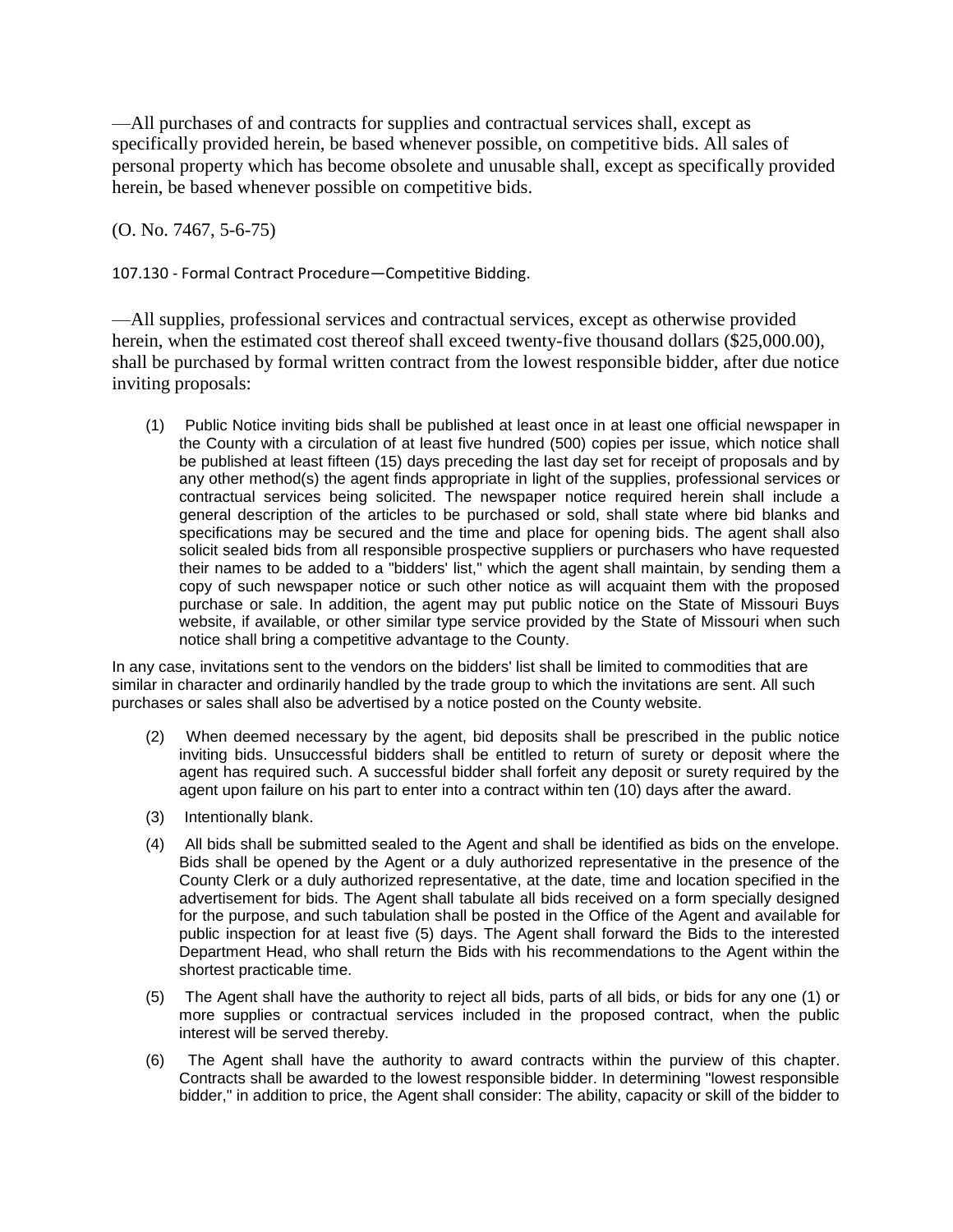perform the contract or provide the service required; whether the bidder can perform the contract or provide the service promptly or within the time specified, without delay or interference; the character, integrity, reputation, judgment, experience and efficiency of the bidder; the quality of performance of previous contracts or services; the previous and existing compliance by the bidder with laws and ordinances relating to the contract or service; the sufficiency of the financial resources and ability of the bidder to perform the contract or provide the services; the quality, availability of the supplies, or contractual services to the particular use required; the ability of the bidder to provide future maintenance and service for the use of the subject to the contract; and the number and scope of conditions attached to the bid. When the award is not given to the lowest bidder, a full and complete statement of the reasons for placing the order elsewhere shall be prepared by the Agent with the concurrence of the County Counselor and filed with the other papers relating to the transaction. If all bids received are for the same total amount or unit price, the Agent shall re-advertise for bids, unless the public interest will not permit this delay. In such case, the Agent shall award the contract to one (1) of the tie bidders by drawing lots in the presence of the County Clerk or his duly authorized representative in public, or by purchasing the supplies or contractual services in the open market, provided the price paid therefor shall not exceed the lowest contract bid price submitted for the same supplies or contractual services. If two (2) or more bidders tie for low bid and elements of time or responsibility of the bidders are not sufficient to justify the award to one (1) of the tie bidders, the Agent shall award the contract to one (1) of the tie bidders by drawing lots in the presence of the County Clerk or his duly authorized representative in public.

- (7) (a) As to construction projects, the term "responsible bidder" shall be further restricted to include, except as to federal or state projects if prohibited as a condition of funding, only those bidders who certify by notarized statement that: they have not been barred from bidding on any federal or State projects within the last year; that they have not had any State or County-issued business, trade or contracting license suspended or revoked within the last year; that they have and enforce a drug-testing policy for all employees in the field; that all employees will be licensed, with the appropriate licensing authority; that prevailing wages will be paid to all employees; that all on- site employees and on-site employee supervisors will be OSHA-certified in compliance with then-current OSHA safety requirements prior to working on the project; that all on- site employees will be ten-hour OSHA-certified; that all on- site employee supervisors will be thirty-hour OSHA-certified; and that they will comply with all applicable laws, ordinances, rules and regulations governing the conduct of business in St. Louis County and the State of Missouri.
	- (b) As used in this subsection:
		- i. "On-site employee" shall mean any laborer, workers, drivers, equipment operators, and craftspersons employed by contractors and subcontractors to be directly engaged in construction at the site of the construction project.
		- ii. "Directly engaged in construction" shall mean work performed in the actual erection of the structure or completion of the improvement constituting the public work project. Persons engaged solely in the transportation of materials, fuel or equipment to the site, and persons engaged in the business of landscaping, including, contractors who perform landscaping workseeding, sodding and planting of trees and shrubs, and design and construction of common outdoor accessory features such as retaining walls, shall not be deemed to be directly engaged in construction.
	- iii. A "subcontractor" is a person who enters into a subcontract with a contractor for construction of public works and employs on-site employees for completion of the contract.
	- iv. A "supervisor" is a foreman, project manager, safety director or lead tradesman on the project.
- (8) All contracts of St. Louis County shall be executed by the County Executive and attested by the County Clerk, and shall bear thereon the approval of the County Counselor, and the certification of the Accounting Officer. A copy of each contract shall be filed with the Accounting Officer.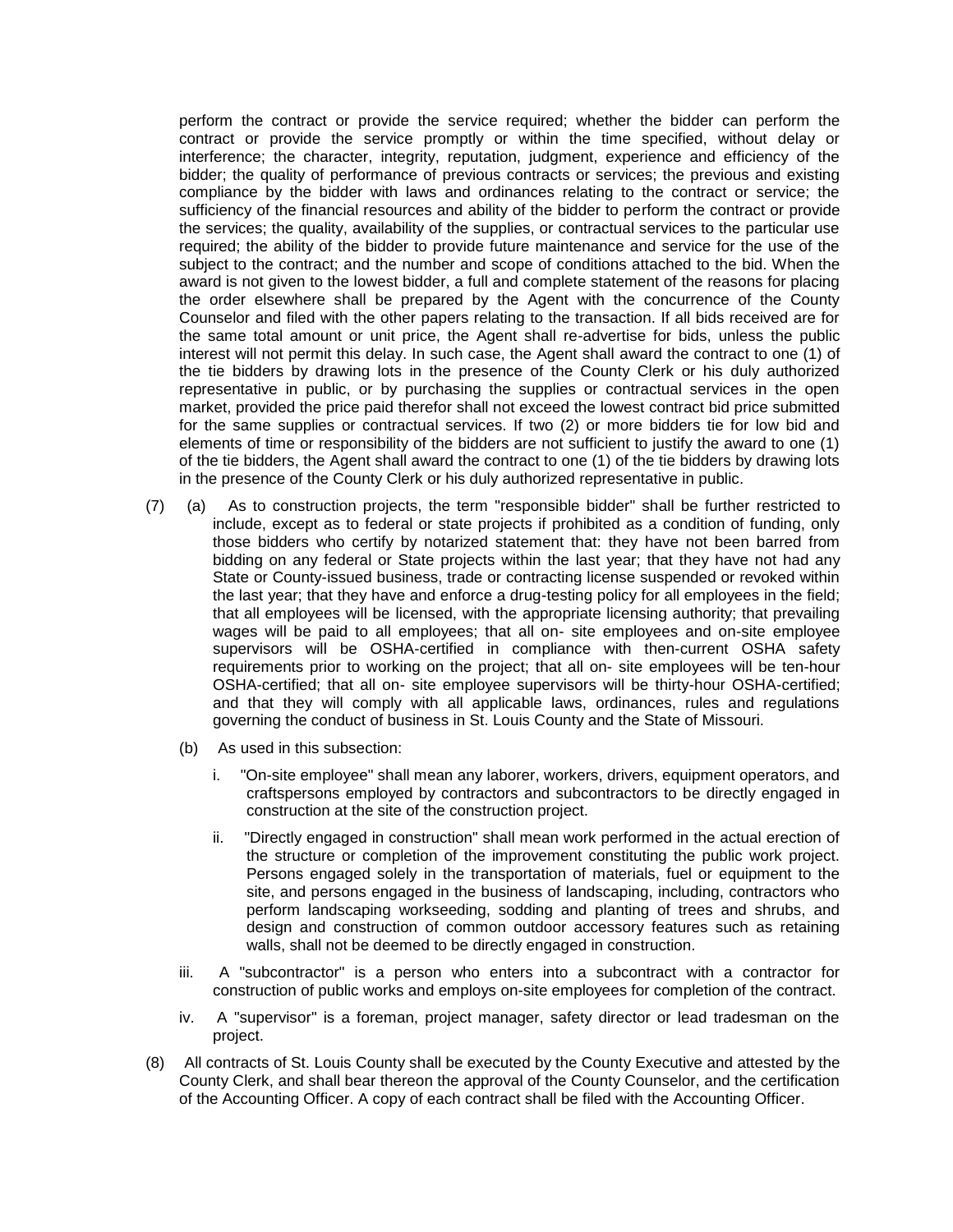(9) The Agent shall adopt such rules and regulations as appropriate for the requirement of corporate surety bonds for contracts. These rules and regulations are to be approved by the County Counselor and shall become effective when approved by the St. Louis County Council by Council Order.

(O. No. 27208, 10-23-18)

107.131 - Two-Step Sealed Bidding.

—1. When, in the opinion of the Purchasing Agent, adequate specifications for a particular acquisition of supplies or contractual services, including those related to information technology, are not available to conduct competitive bidding in accordance with Section 107.130, and it is desirable to permit the development of a sufficiently descriptive and not unduly restrictive statement of the County's requirements, including an adequate technical data package, so that subsequent acquisitions may be made in accordance with Section 107.130, a two-step sealed bidding process as described herein may be utilized. As used in this context, the word "technical" may be construed broadly, and includes, among other things, the engineering approach, special manufacturing processes and special testing techniques.

- 2. The two-step bidding process may be utilized when, in the Agent's opinion, all of the following conditions are present:
	- (a) available specifications or purchase descriptions are not definite or complete or may be too restrictive without technical evaluation and any necessary discussion, of the technical aspects of the requirement to ensure mutual understanding between each source and the County;
	- (b) definite criteria exist for evaluating technical proposals;
	- (c) more than one technically qualified source is expected to be available;
	- (d) sufficient time will be available for use of the two-step method;
	- (e) a firm-fixed-price contract with economic price adjustment will be used.
- 3. Upon the Agent's determination to utilize two-step bidding, the selection of a contractor shall proceed as follows:
	- (a) In the case of acquisitions where the estimated value of the supplies or services exceeds twenty-five thousand dollars (\$25,000.00), notice shall be provided in accordance with Section 107.130. In the case of acquisitions where the estimated value of the supplies or services does not exceed twenty-five thousand dollars (\$25,000.00), bids shall be solicited in accordance with Section 107.140.
	- (b) Requests for proposals shall include the following at a minimum:
		- 1) a description of the supplies or services required;
		- 2) a statement of intent to use the two-step method;
		- 3) the requirements of the technical proposal;
		- 4) the evaluation criteria, to include all factors and any significant subfactors;
		- 5) a statement that the technical proposals shall not include prices or pricing information;
		- 6) the date and hour by which the proposal must be received;
		- 7) a statement that, in the second step, only bids based on technical proposals determined to be acceptable, either initially or as the result of discussion, will be considered for awards,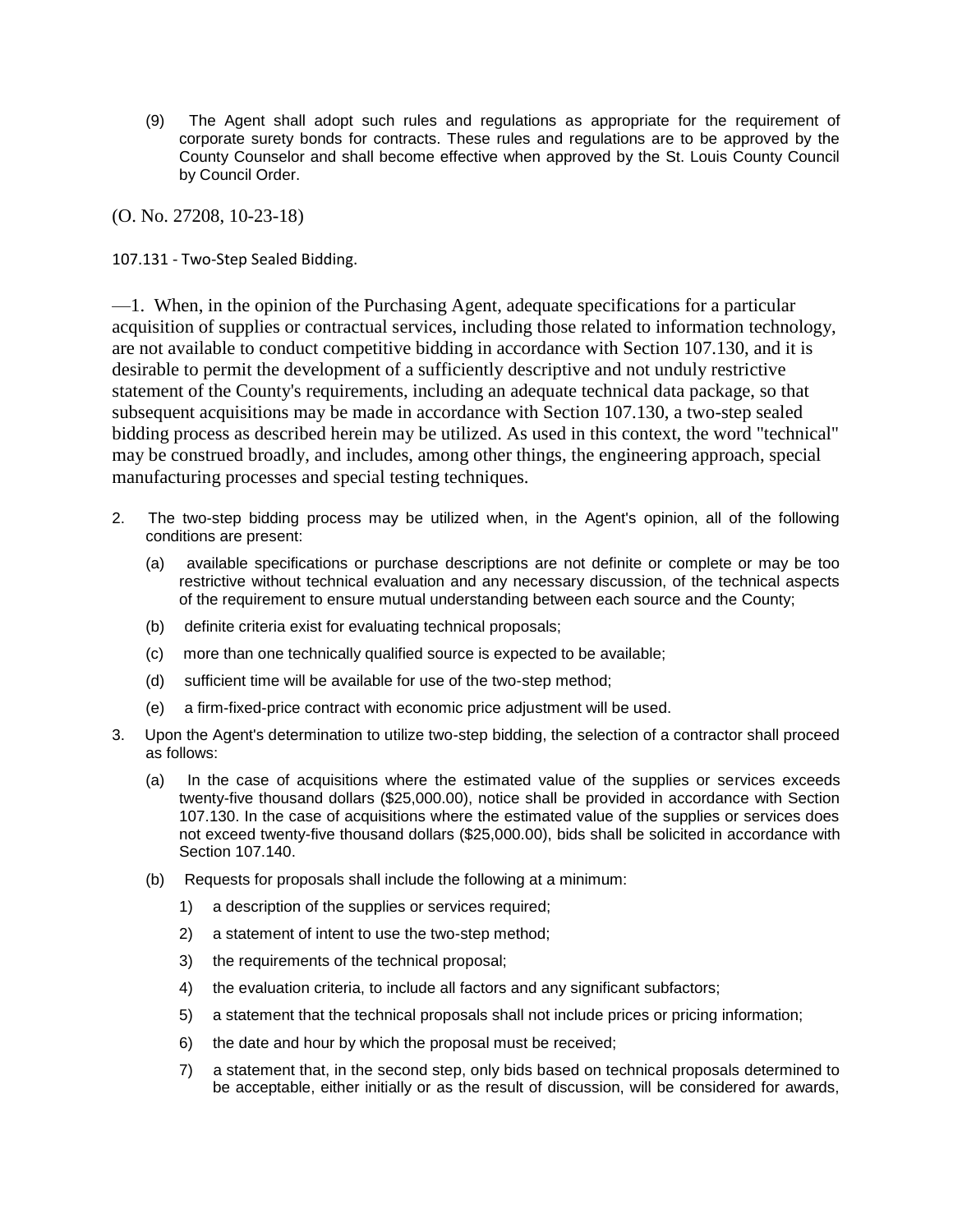and that each bid in the second step must be based on the bidder's own technical proposals;

- 8) a statement that the offerors should submit proposals that are acceptable without additional explanation or information; and that the County may make a final determination regarding a proposal's acceptability solely on the basis of the proposal as submitted; and that the County may proceed with the second step without requesting further information from any offeror; however, the County may request additional information from offerors of proposals that it considers reasonably susceptible of being made acceptable, and may discuss proposals with their offerors;
- 9) a statement that a notice of unacceptability will be forwarded to the offeror upon completion of the proposal evaluation and final determination of unacceptability;
- 10) a statement that either only one technical proposal may be submitted by each offeror or that multiple technical proposals may be submitted.
- (c) Upon receipt of proposals, the Agent shall safeguard the proposals against disclosure to unauthorized persons and shall remove any reference to price or cost. The Agent shall categorize each proposal as either acceptable, reasonably susceptible of being made acceptable, or unacceptable. Any proposal which modifies or fails to conform to the essential requirements or specifications of the request for technical proposal shall be considered nonresponsive and categorized as unacceptable.
- (d) The Agent may proceed directly with solicitation of bids if there are sufficient acceptable proposals to ensure adequate price competition and if further time, effort and delay to make additional proposals acceptable and thereby increase competition would not be in the County's best interest. If this is not the case, the Agent shall request bidders whose proposals may be made acceptable to submit additional clarifying or supplemental information. The Agent shall identify the nature of the deficiencies in the proposal or the nature of the additional information required. The Agent may also arrange discussions for this purpose. No proposal shall be discussed with any offeror other than its submitter.

In initiating requests for additional information, the Purchasing Agent shall fix an appropriate time for bidders to conclude discussions, if any; submit all additional information; and incorporate such additional information as part of the proposals submitted. Such time may be extended in the discretion of the Agent. If the additional information incorporated as part of a proposal within the final time fixed by the Agent establishes that the proposal is acceptable, it shall so be categorized. Otherwise it shall be categorized as unacceptable.

- (e) When a technical proposal is found unacceptable (either initially or after clarification), the Agent shall promptly notify the offeror of the basis of the determination and that a revision of the proposal will not be considered. If no acceptable proposal or only one proposal is received, all offerors shall be so notified and the acquisition may be made under the Sole Source Purchase Procedure set out in Section 107.133 if appropriate.
- (f) Invitations for bid shall be issued only to those offerors whose previously submitted proposals have been deemed acceptable by the Agent. The bid invitations shall state the time and place for opening of the bids and that the bidder shall comply with the specifications and the bidder's own proposal. When deemed necessary by the Agent, bid deposits shall be prescribed in the public notice inviting bids. Unsuccessful bidders shall be entitled to return of surety or deposit where the Agent has required such. A successful bidder shall forfeit any deposit or surety required by the Agent upon failure on his part to enter into a contract within ten (10) days after the award.
- (g) The bids shall be opened and contracts awarded pursuant to the requirements of Section 107.130

(O. No. 23006, 11-21-06)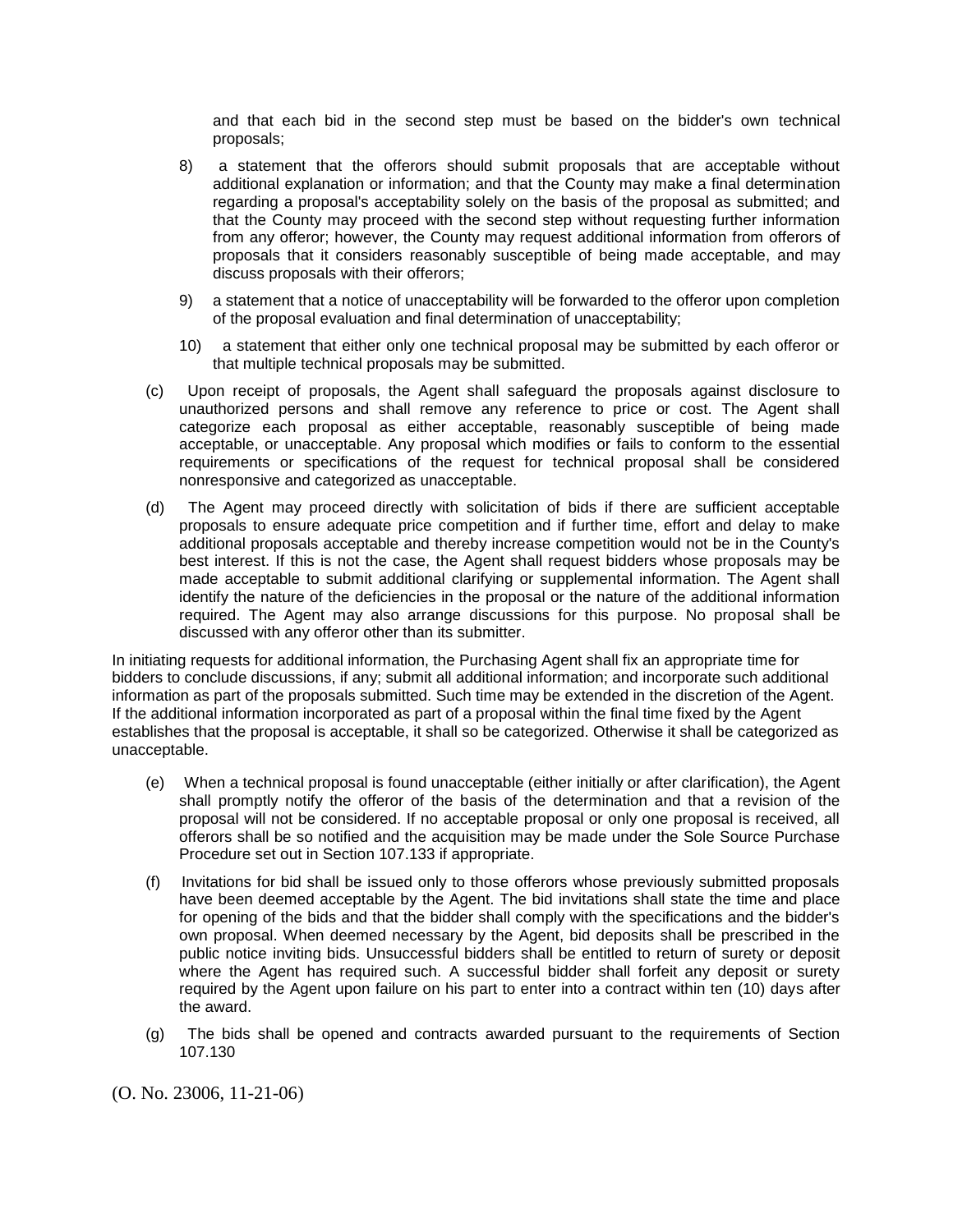107.132 - Requests for Proposals Required.

—1. Unless otherwise required by federal or state law, the following competitive request for proposals (RFP) procedure shall be utilized for the acquisition of professional services in excess of twenty-five thousand dollars (\$25,000.00) (excluding architectural, engineering and land surveying services as defined in section 107.020) when, in the written opinion of the purchasing agent: the scope of work cannot be completely defined by the County; the exercise of discretion and independent judgment in the performance or design and an advanced, specialized type of knowledge, expertise, or training customarily acquired either by a prolonged course of study or equivalent experience in the field is necessary; the qualifications, experience or quality of the supplies and services to be delivered are significant factors for consideration; or the responses may contain varying levels of service or alternatives which lend themselves to negotiation. In the event the estimated cost of the services to be solicited via RFP exceeds the sum of one hundred thousand dollars (\$100,000.00), prior to publishing such RFP, the director of the using agency shall obtain approval of the County Council by order.

- (1) The RFP shall identify the services sought, including the scope of the project; the specific factors that will be used in evaluating proposals; and the date and time by which proposals must be received;
- (2) The RFP shall be given public notice published by posting on the county website for a minimum of fifteen (15) business days and by any other method(s) the purchasing agent finds appropriate in light of the services being requested so as to obtain the greatest number of responses from qualified providers of the required services;
- (3) The director of the using agency shall convene an evaluation committee composed of County employees to review the proposals and shall provide notice to the purchasing agent of the names of the evaluation committee members and a timeline for review of the proposals. The evaluation committee shall:
	- (a) Consist of three (3) or more subject matter expert members including the using agency director or his subject matter expert designee and a merit system employee of the Division of Purchasing, who shall be a non-voting member of the evaluation committee and shall participate for the purpose of certifying that the method of purchase is properly followed;
	- (b) Develop a uniform scoring system to evaluate each proposal;
	- (c) Make a written recommendation to the using agency director and purchasing agent as to which proposal represents the best value to the county, taking into account the price; ability, capacity or skill of the proposer to provide the required services; whether the proposer can provide the service promptly or within the time specified, without delay or interference; the character, integrity, reputation, judgment, experience and efficiency of the proposer; the quality of performance of previous contracts or services; the previous and existing compliance by the proposer with laws and ordinances relating to the service; the sufficiency of the financial resources and ability of the proposer to provide the services; the quality and availability of the contractual services required; the ability of the proposer to provide any necessary future service; and the number and scope of conditions attached to the proposal;
	- (d) Prepare minutes of its meeting(s) to reflect deliberations, including details of why a particular entity was selected, the scoring process, and a summary of votes taken. The evaluation committee shall provide a copy of all said documentation to the purchasing agent for certification to the County Council that the RFP process was followed.
- (4) Upon receipt of the evaluation committee's recommendation, using agency director shall decide whether to proceed with a written recommendation to the county executive, to abandon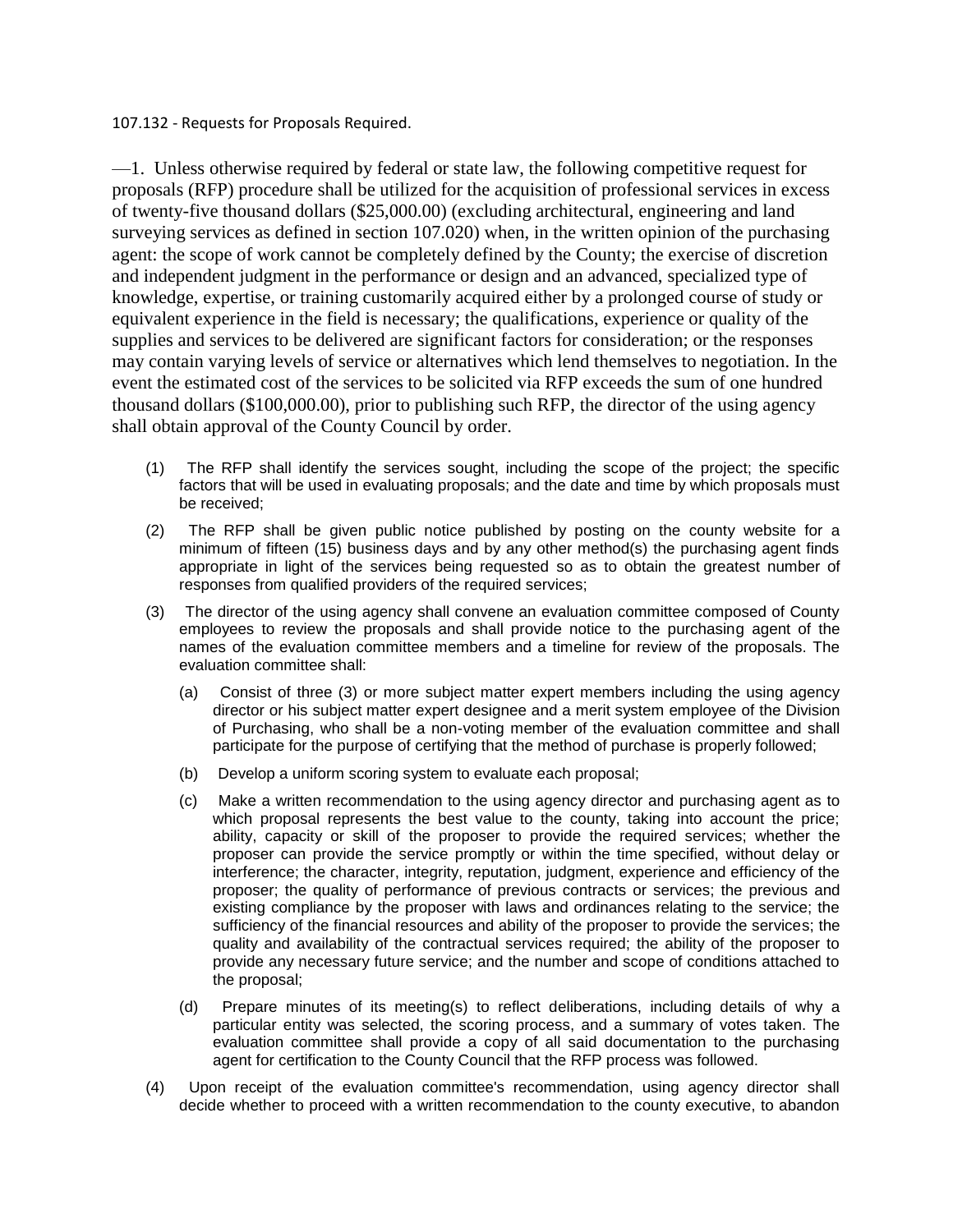efforts to secure the subject services if the proposal does not meet the RFP requirements or the using agency director determines the service is no longer necessary, or to solicit new proposals. If the using agency director decides to proceed with the recommendation to the county executive, the using agency director shall notify the purchasing agent. The purchasing agent shall review the evaluation committee's recommendation to determine if the RFP process was followed. If the purchasing agent determines that the RFP process was followed, he shall complete a written certification. The using agency director may then submit a written recommendation including the purchasing agent's certification to the county, executive. The purchasing agent's certification shall be submitted to the County Council with any request for legislation to authorize execution of a contract resulting from the RFP. No contract shall be executed without authorization from the county council. If the using agency director elects to reject all proposals, he shall provide written notification to the purchasing agent of such decision to reject.

- (5) The using agency director shall include the following information in the recommendation to the county executive and such information shall be provided to the county council:
	- (a) The total amount requested and budgeted for the contract;
	- (b) The source of funds to be used for the contract and any renewals, including any grant funding;
	- (c) The services to be provided and whether the services are an expansion of a current program, project or service;
	- (d) Any contingency funds requested; and
	- (e) The written certification completed by the purchasing agent.
- 2. At the discretion of the using agency director, RFP contracts for which compensation is twenty-five thousand dollars (\$25,000.00) or less may be recommended to the county executive by the using agency without the convening of an evaluation committee, so long as the RFP is published pursuant to the above section. The using agency shall notify the purchasing agent of all such RFPs prior to issuance. All such contracts shall be approved by the county council unless county ordinances otherwise provide.
- 3. The provisions of this section shall not apply to the services of attorneys and expert witnesses engaged by the county counselor under chapter 110 SLCRO 1974 as amended.
- 4. The provisions of this section shall not apply to architectural, engineering or land surveying services as identified in RSMo § 8.285 et seq. Those shall be awarded as provided under Missouri law.
- 5. Any contract resulting from the RFP process pursuant to this section shall be a firm fixed price contract. If the using agency director requests authorization for execution of change orders with the contract, the using agency director shall request a specific percentage and provide a written description of the need for such authority within the request for legislation.
- 6. The purchasing agent shall provide a quarterly report to the County Council containing a list of RFPs where County elected to reject all submitted proposals.

(O. No. 27208, 10-23-18)

107.133 - Sole-Source Purchase Procedure.

—1. A contract may be awarded for supplies or service without competitive bidding under Section 107.130 when the Purchasing Agent determines in writing that there is only one (1) source for the required supplies or service.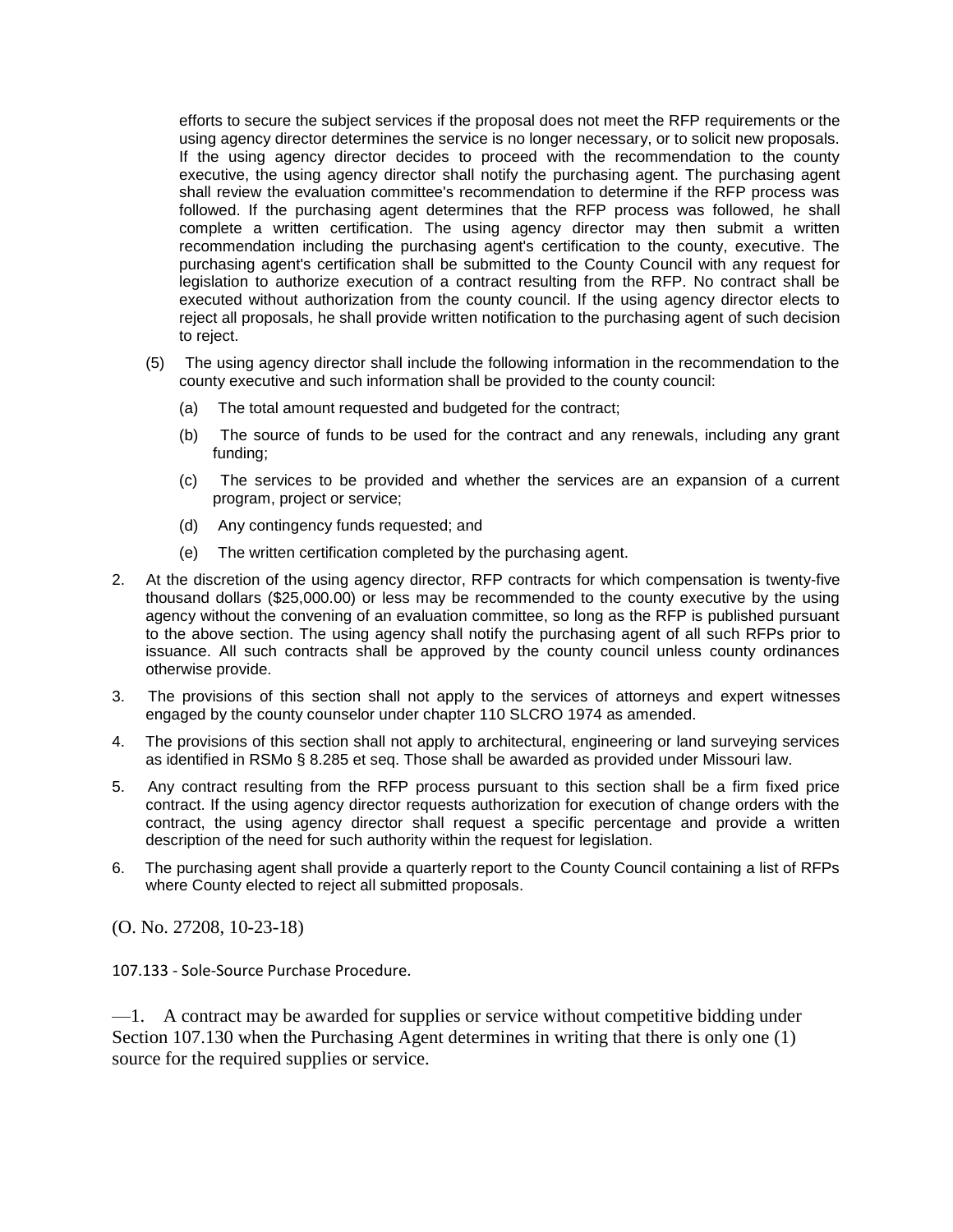- 2. Sole-source purchase is not permissible unless a requirement is available from only a single supplier. A requirement for a particular proprietary item does not justify a sole-source purchase if there is more than one (1) potential bidder or offeror for that item. The following are circumstances which could necessitate sole-source purchase:
	- (a) Where the compatibility of equipment, accessories, or replacement parts is the paramount consideration.
	- (b) Where a sole supplier's item is needed for trial use or testing.
	- (c) Where a sole supplier's item is to be purchased for resale.
	- (d) Where public utility services are to be purchased.
	- (e) Where service must be obtained from original equipment contractor in order to maintain equipment operation.

The determination as to whether a purchase shall be made as a sole-source shall be made by the Purchasing Agent. Such determination and the basis therefor shall be in writing. The Purchasing Agent will specify the application of such determination and the duration of its effectiveness. In cases of reasonable doubt, competition should be solicited. Any request by a using agency that a purchase be restricted to one (1) potential contractor shall be accompanied by a written explanation and signed by the head of the using agency as to why no other will be suitable or acceptable to meet the need.

- 3. The Purchasing Agent shall conduct negotiations, as appropriate, as to price, delivery, and terms. The County Counselor will approve the final contract terms.
- 4. A record of sole-source purchases which exceed the amount requiring formal contract procedure under Section 107.130 shall be maintained that lists:
	- (a) Each contractor's name.
	- (b) The amount and type of each contract.
	- (c) A listing of the supplies or services, purchased under each contract.
	- (d) The identification number of each contract file.
	- (e) Using agency requesting the sole-source purchase.

(O. No. 12008, 4-5-85)

107.134 - Reserved.

**Editor's note—** O. No. 27043, § 2, adopted May 8, 2018, amended the Code by repealing former § 107.134, which pertained to minority and women participation in construction contracts, and derived from O. No. 25816, adopted July 1, 2014.

107.135 - Tax Certification.

—1. The Purchasing Agent shall not award a contract for contractual services or supplies to be procured under the provisions of the Purchasing Code without first having obtained a certification from the Department of Revenue certifying that the low bidder for said contractual services or supplies who is subject to county taxation does not owe to St. Louis County any current or past real estate, personal property or merchants or manufacturer taxes.

2. In the event the Department of Revenue certifies to the Purchasing Agent that a low bidder is subject to taxation by St. Louis County and that said low bidder is not on the tax rolls or owes to St. Louis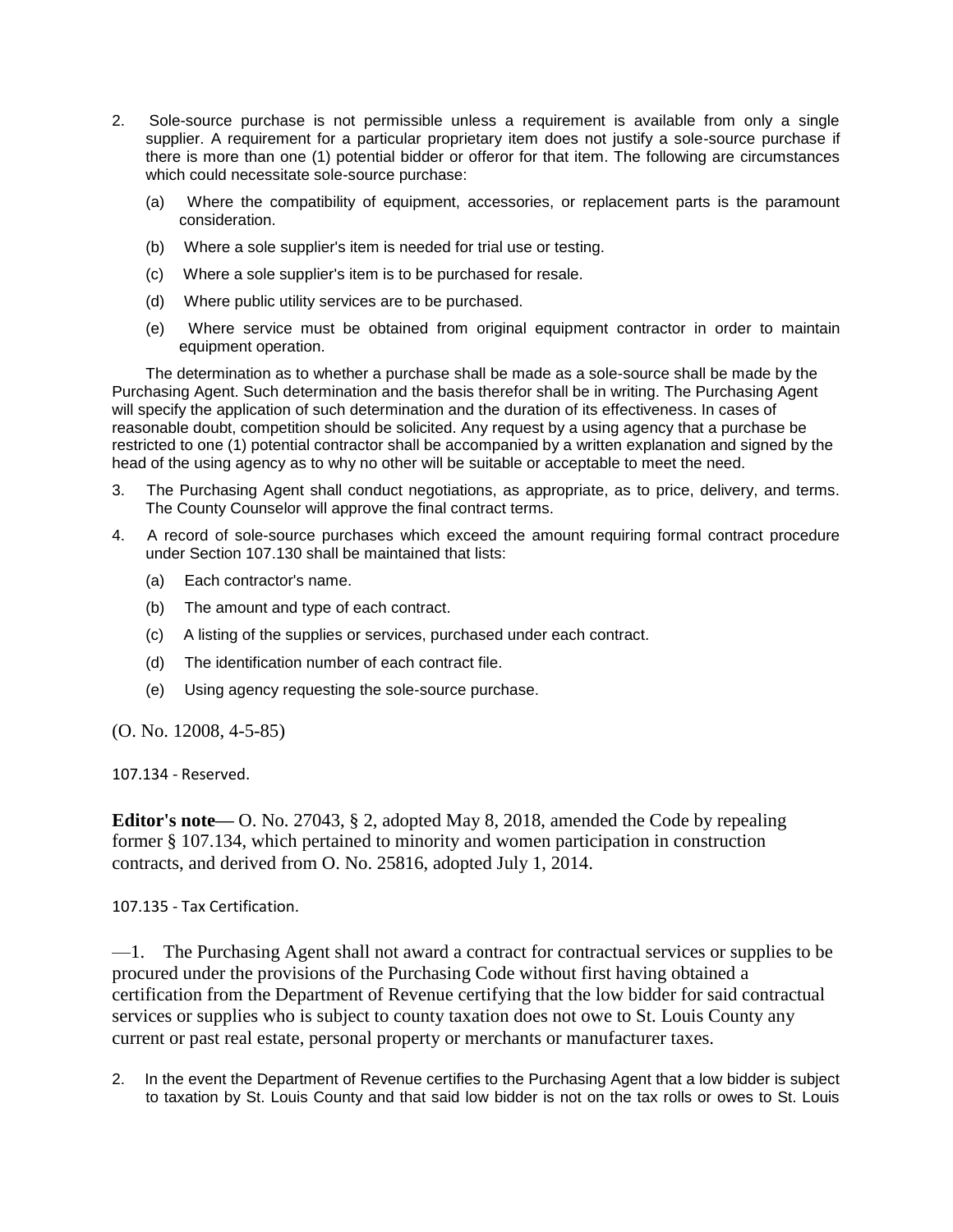County current or past real estate personal property or merchant or manufacturer taxes, the Purchasing Agent shall not make an award to the low bidder until the Department of Revenue issues a certification acknowledging the payment of any and all taxes due St. Louis County, Missouri.

(O. No. 6563, 12-7-72)

107.140 - Open Market Procedure.

—1. All purchases of supplies and contractual services of less than the estimated value of twenty-five thousand dollars (\$25,000.00) shall be made in the open market without newspaper advertisement and without observing the procedure prescribed in Section 107.130 hereof for award of formal contracts.

- 2. All open market purchases shall, whenever possible, be based on at least three (3) competitive bids and shall be awarded to the lowest responsible bidder in accordance with the standards set forth in subsection (6) of section 107.130 hereof. The Agent, or designated representative, shall solicit bids or quotes by using an online bidding system, by facsimile request or by telephone to prospective vendors and by public notice. Notice may be posted on the County's Internet site or on a third-party provider website with links from the County Internet site. The Agent shall maintain a file of all open market orders and the bids submitted in competition hereon and such record shall be open to public inspection.
- 3. Notwithstanding the requirements of subsections 1 and 2 hereinabove, upon the request of any using agency, the Agent may procure or sell through state or public auction, whether conducted online or in person, any item which the Agent determines should be so purchased or sold in the best interest of the County. The auction shall be operated in accordance with procedures approved by the Agent.

(O. No. 27208, 10-23-18)

107.145 - Disposal of Personal Property.

—1. The Purchasing Agent is authorized to dispose of personal property which has become obsolete and unusable upon terms advantageous to St. Louis County; provided that the Purchasing Agent shall prior to such disposal submit a list of items to be disposed of to the County Council for its approval by order, together with factual information in clear and specific terms to support the finding by the Purchasing Agent that the items to be disposed of are obsolete and unusable.

- 2. The Purchasing Agent is authorized to conduct or have conducted a public auction at which those items found by the Purchasing Agent to be obsolete and unusable and approved by order of the County Council will be sold in a manner consistent with commonly accepted procedures for public auctions. Not less than ten (10) days prior to said auction, the Purchasing Agent shall publish a notice of said auction in at least one (1) official newspaper in the County with a circulation of at least five hundred (500) copies per issue, which notice shall contain a general description of the items to be sold and the date and location of the proposed auction.
- 3. With the exception of those items sold at public auction, personal property having an estimated value in excess of twenty-five thousand dollars (\$25,000.00) shall be disposed of in accordance with the formal contract procedure, Section 107.130; and disposal of personal property having a value of less than twenty-five thousand dollars (\$25,000.00) shall be made in accordance with the open market procedure, Section 107.140.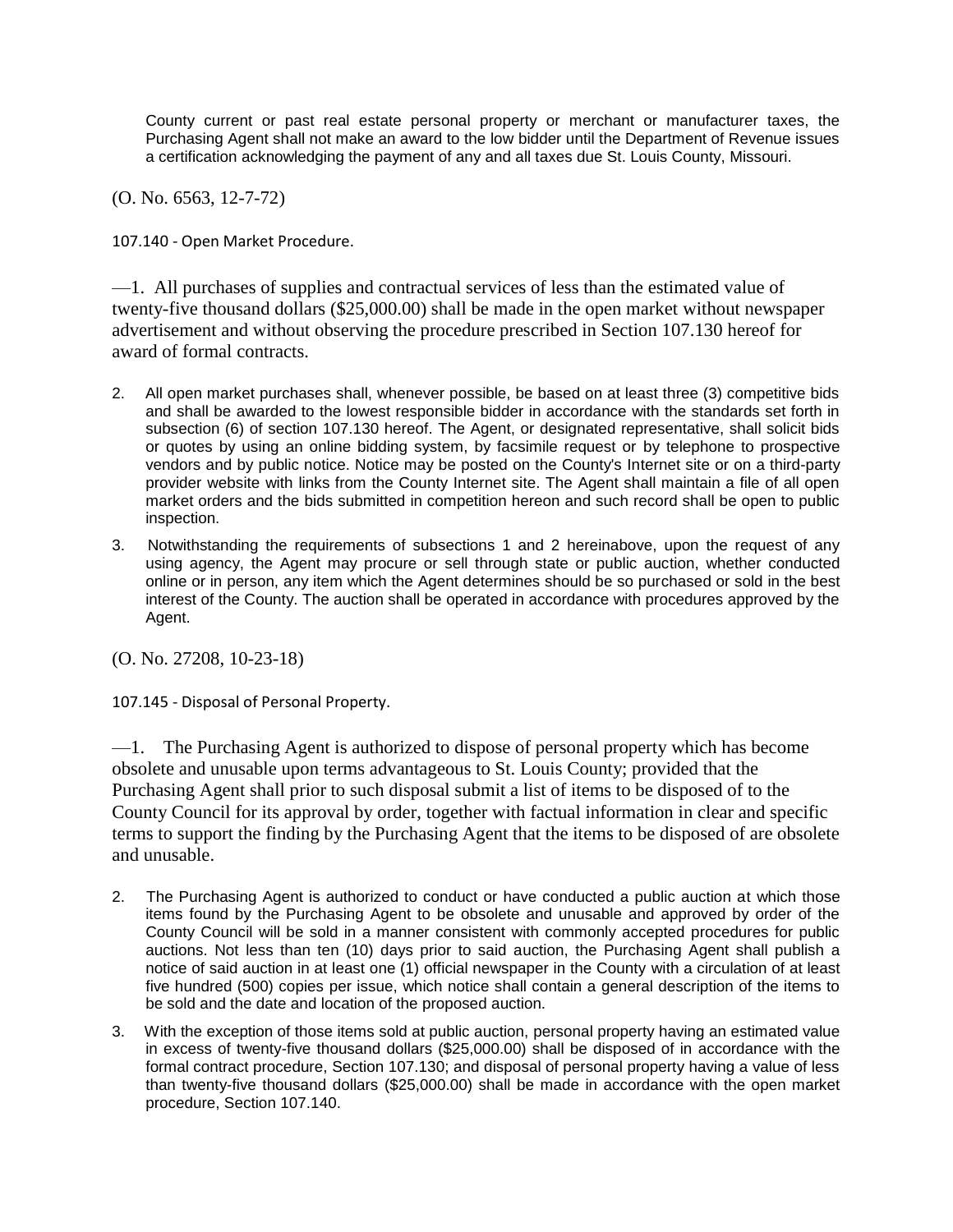4. Notwithstanding subsections 1, 2, and 3 of this section, the Purchasing Agent is authorized to dispose of unusable or surplus computers, computer accessories and related equipment by donation to a non-profit organization which will use such equipment for educational purposes. Prior to donation, the Purchasing Agent shall obtain the certification of the Chief Information Officer that the intended donee will permanently erase from any donated equipment all data stored therein, and that all data will be protected from retrieval prior to erasure. The Purchasing Agent shall advise the County Council semi-annually of all donations made pursuant to this subsection.

(O. No. 25886, 9-30-14)

107.146 - Discrimination by Contractors—Prohibited.

—All contracts for professional services, supplies and construction wherein St. Louis County as a party, whether negotiated or formally advertised, shall contain a nondiscrimination in employment clause which shall provide that the contractor in the performance of the contract will not discriminate against any employee or applicant for employment because of race, creed, color, sexual orientation, gender identity or national origin. Actions of the contractor shall include but not be limited to the following: employment, upgrading, demotion or transfer; recruitment or recruitment advertising; layoff or termination; rates of pay or other forms of compensation; and selection for training, including apprenticeship. The County Counselor shall draft an appropriate clause for inclusion in all County contracts.

(O. No. 25279, 11-27-12)

107.150 - Central Warehousing.

—The Agent shall control and supervise all County storerooms and warehouses. The County Council shall provide a stores revolving fund of sufficient amount to finance the purchase and storage of supplies which are used in large quantities and which may be purchased and stored advantageously. Such fund shall be under the control of the Agent, subject to financial control of the County Auditor, and he shall be accountable for all supplies in his custody. Requisitions from supplies in a storeroom or warehouse shall be credited to the stores revolving fund by a charge against the appropriation of the using agency. The Agent shall cooperate with the County Auditor in the maintenance of a perpetual inventory record of all such supplies.

(O. No. 653)

107.160 - Price Agreement Contract Procedure.

—The Agent shall have authority to execute long-term price agreement contracts, subject to the provisions of this chapter, whereby the using agencies requisition and accept delivery of supplies and equipment in small lots, to meet requirements as needed. The Agent shall have authority to charge the cost of such contract against the appropriations of such using agencies. The Agent shall prescribe by rules and regulations the procedure under which such requisition may be made by the heads of using agencies.

(O. No. 714, § 1)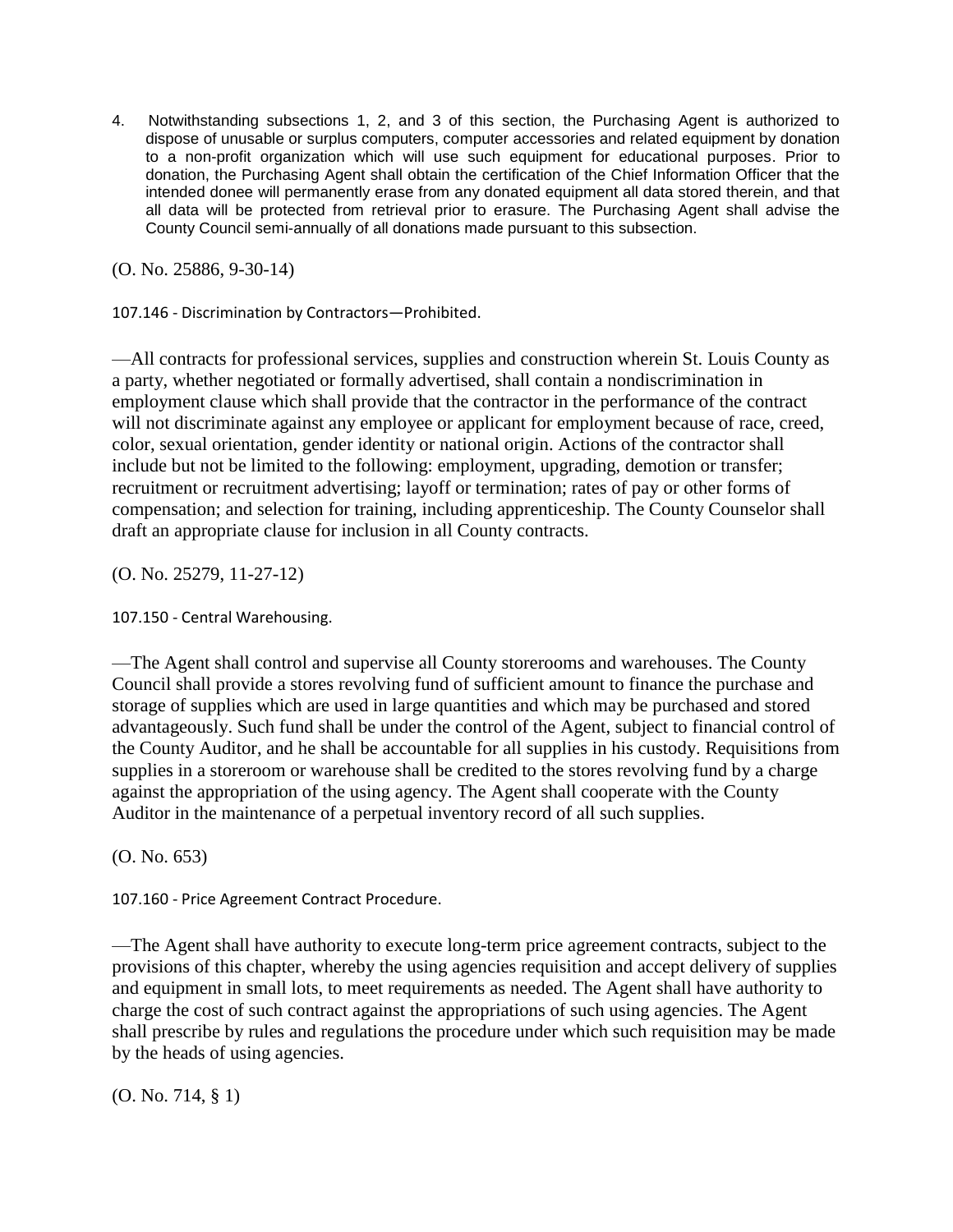107.170 - Unforeseen Requirements.

—1. In case of an immediate need which requires immediate purchase of supplies or contractual services, the County Executive shall be empowered to authorize the Agent to secure by open market procedure, as herein set forth, at the lowest possible price, any supplies or contractual services regardless of the amount of the expenditure; provided, however, that the County Auditor shall certify that the account to be charged for said services or purchase has a sufficient unencumbered balance to pay the same in the appropriation account against which such obligation is to be charged.

- 2. A full report of the circumstances of such immediate purchase shall be filed by the Agent with the County Supervisor and the County Council, and shall be entered in the minutes of the Council and shall be open to public inspection.
- 3. In cases of emergency, where the immediate procurement of any supplies or contractual services is essential to prevent delays in the work of any using agency, which may vitally affect the life, health, welfare or convenience of citizens, and there is not sufficient time or the procedure set forth above to be followed, the Agent may authorize the head of any such using agency to purchase directly such supplies or contractual services. The head of such using agency shall send to the Agent a requisition and a copy of the delivery record, together with a full written report of the circumstances of the emergency. The report shall be filed by the Agent with the Council and County Supervisor as set forth above.
- 4. The Agent shall prescribe by rules and regulations the procedure under which emergency purchases by heads of using agencies may be made.

(O. No. 653)

107.180 - Inspection and Testing.

—1. The Agent shall inspect or supervise the inspection of all deliveries of supplies or contractual services to determine their conformance with the specifications set forth in the order or contract. The Agent shall have the authority to authorize using agencies having the staff and facilities for adequate inspection to inspect all deliveries made to such using agencies under rules and regulations which the Agent shall prescribe.

2. The Agent shall have the authority to require chemical and physical tests of samples submitted with bids and samples of deliveries which are necessary to determine their quality and conformance with the specifications. In the performance of such tests, the Agent shall have the authority to make use of laboratory facilities of any agency of the County Government or of any outside laboratory.

(O. No. 653)

107.190 - Surplus Stock.

—1. All using agencies shall submit to the Purchasing Agent, at such times and in such form as he shall prescribe, reports showing stocks of all supplies which are no longer used or which have become obsolete, worn out or scrapped. The Purchasing Agent shall have the authority to transfer surplus stock to other agencies, to sell all supplies which have become unsuitable for public use, including authority to sell said stock at public auction, or to exchange the same for, or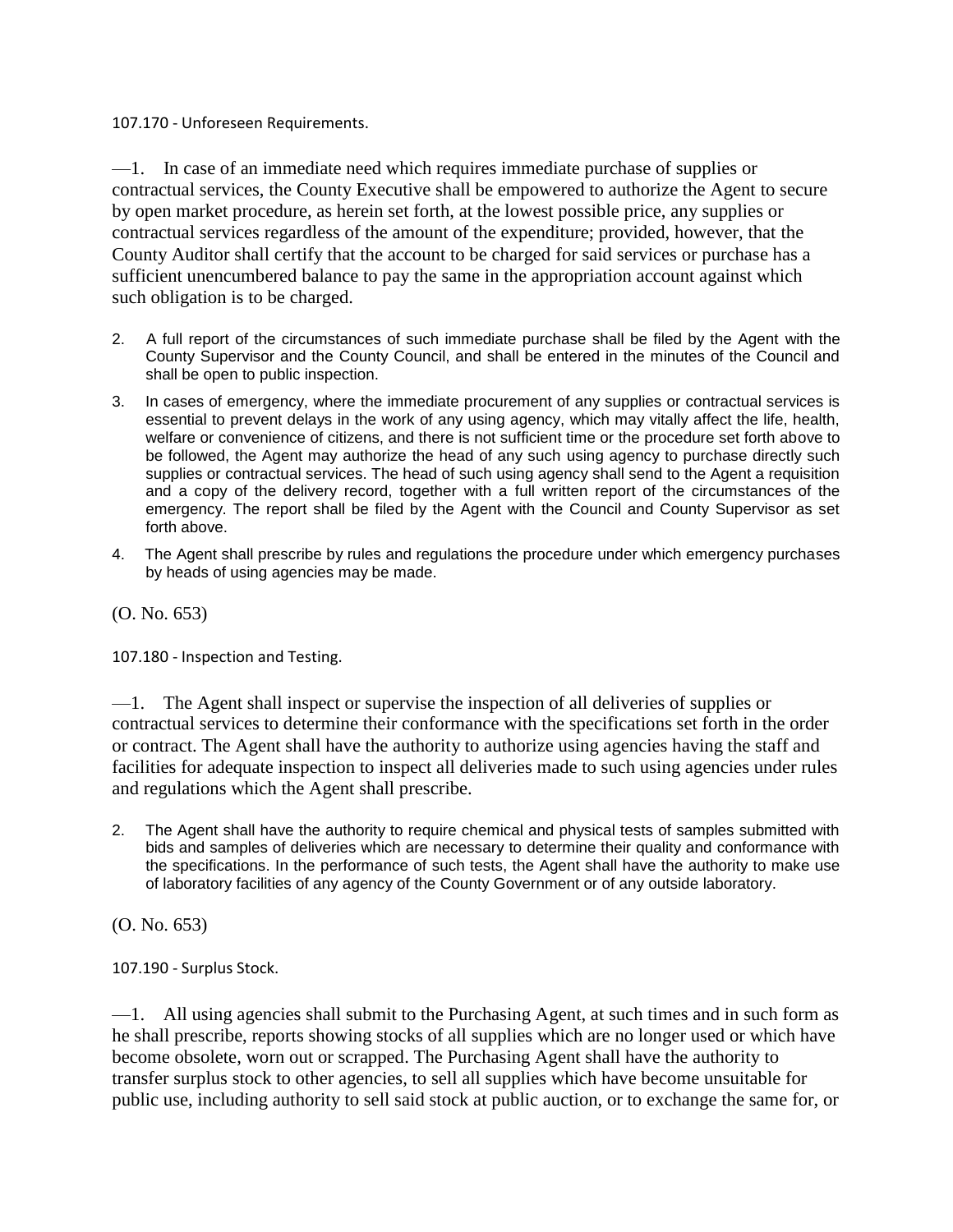trade in the same on new supplies. With the exception of those sales made at public auction, all sales under this section shall be made to the highest responsible bidder in compliance with Sections 107.130, 107.140 and 107.145, whichever is applicable.

2. The Purchasing Agent shall make necessary arrangements to keep the Accounting Officer informed of all transfers, sales, exchanges, and trade-ins so that the Accounting Officer's inventory record may be kept current.

(O. No. 7467, 5-6-75)

107.200 - Cooperative Purchasing Programs.

- A. The County may purchase goods and services pursuant to a cooperative procurement agreement provided that the procuring entity's procurement process is consistent with County's competitive purchasing requirements in this chapter. All State of Missouri cooperative procurement agreements qualify for this competitive purchasing documentation exemption; any other cooperative procurement agreement must be approved in writing by the Purchasing Agent prior to any purchase being made through the agreement.
- B. The Purchasing Agent shall periodically check goods and services available through approved cooperative procurement agreements against the market and other cooperative agreements and direct departments to utilize another competitive purchasing mechanism when a lower price or better good or service appears to be available.
- C. The Purchasing Agent is authorized to join with any public body or agency or educational institution as in the procurement of contractual services, supplies and construction.

(O. No. 27208, 10-23-18)

107.210 - Procurement of Materials and Equipment Under Competitively Bid Construction Projects.

—The Agent shall have the authority, with respect to County construction projects which have been competitively bid, to procure materials and equipment solely upon recommendation of the construction manager or of the contractor or subcontractor by whom the materials or equipment are to be used.

(O. No. 16701, 10-15-93)

107.215 - False Representation Prohibited.

—Whoever, in any matter within the jurisdiction of any office, department, division, board, commission, or the County Council of St. Louis County, knowingly and wilfully falsifies, conceals or covers up by any trick, scheme or device, a material fact, or makes any false, fictitious or fraudulent statement or representation, or makes or uses any false writing or document, knowing the same to contain any false, fictitious or fraudulent statement or representation, or makes or uses any false writing or document, knowing the same to contain any false, fictitious or fraudulent statement or entry, shall be fined not more than one thousand dollars (\$1,000.00), or imprisoned in the County Jail not more than one (1) year or both.

(O. No. 2910)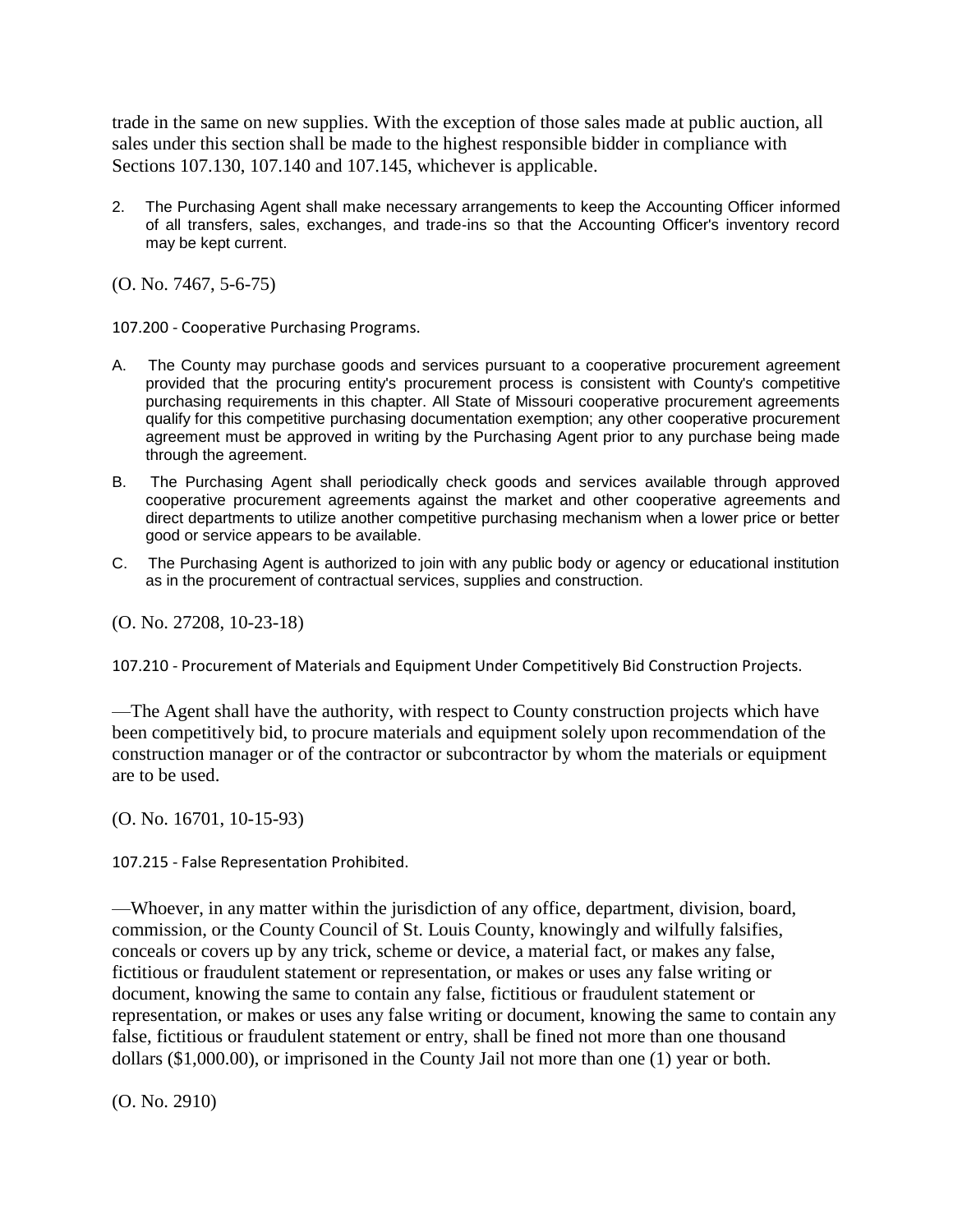## 107.220 - Definitions.

—The following terms, as used in Sections 107.221 through 107.223, shall have the meanings ascribed to them, thus:

*Apparel* means clothes, shoes and garments and accessories thereto;

*Production facility* means the facility that manufactures the finished apparel or textiles provided by a vendor with which the County has or intends to contract for the provision of apparel or textiles. When the context so requires, "production facility" shall also mean the owners and managers thereof;

*Sweatshop practices* means:

- a) the failure to comply with domestic labor laws in the country where the apparel or textiles provided by a vendor to the County were manufactured all federal state or local laws and workplace regulations, including those pertaining to wages and benefits, workplace health and environmental safety, freedom of association and the fundamental conventions of the International Labor Organization, including those pertaining to forced and child labor and freedom of association;
- b) engaging in behavior or committing acts that harass or abuses a worker in a sexual, psychological or verbal manner; or subjects a worker to corporal punishment;
- c) engaging in discriminatory employment practices on the basis of race, creed, color, gender, sexual orientation, gender identity or national origin; or requiring a pregnancy test as a condition of employment;
- d) exposing a worker to toxic chemicals that endanger health; failing to take appropriate measures to safeguard workers when any aspect of work requires exposure to toxic chemicals;
- e) failing to pay wages in compliance with federal or state regulations; and failure to maintain verifiable wage and hour records for each production worker, employee or independent contractor;
- f) requiring hourly and quota-based workers to work more than either of 48 hours per week or the limits on regular hours allowed by the country of manufacture, whichever is lower; failing to provide workers with days off as provided by applicable labor law;
- g) requiring workers to work overtime hours unless the workers are paid at the rate of at least one and a half their regular hourly compensation rate as provided by the Fair Labor Standards Act;
- h) failing to provide for mediation or a grievance process to resolve workplace disputes if required by federal law;
- i) closing or reducing orders for a production facility as a punitive measure against workers for exercising their right to freedom of association or to avoid responsibility to take corrective action after there has been a determination that a violation of applicable workplace condition laws have occurred.

*Textiles* means all items of cloth that are produced by weaving, knitting, felting, sewing or similar production processes, including but not limited to cloth items such as sheets, pillows, pillowcases, towels, blankets and upholstery;

*Vendor* means a person or business entity with whom the County has a current procurement relationship, or who bids or proposes to provide apparel or textiles to the County in a total amount greater than \$5,000.00 per fiscal year.

(O. No. 25389, 3-12-13)

107.221 - Apparel and textiles not to be provided from "sweatshop" production facilities.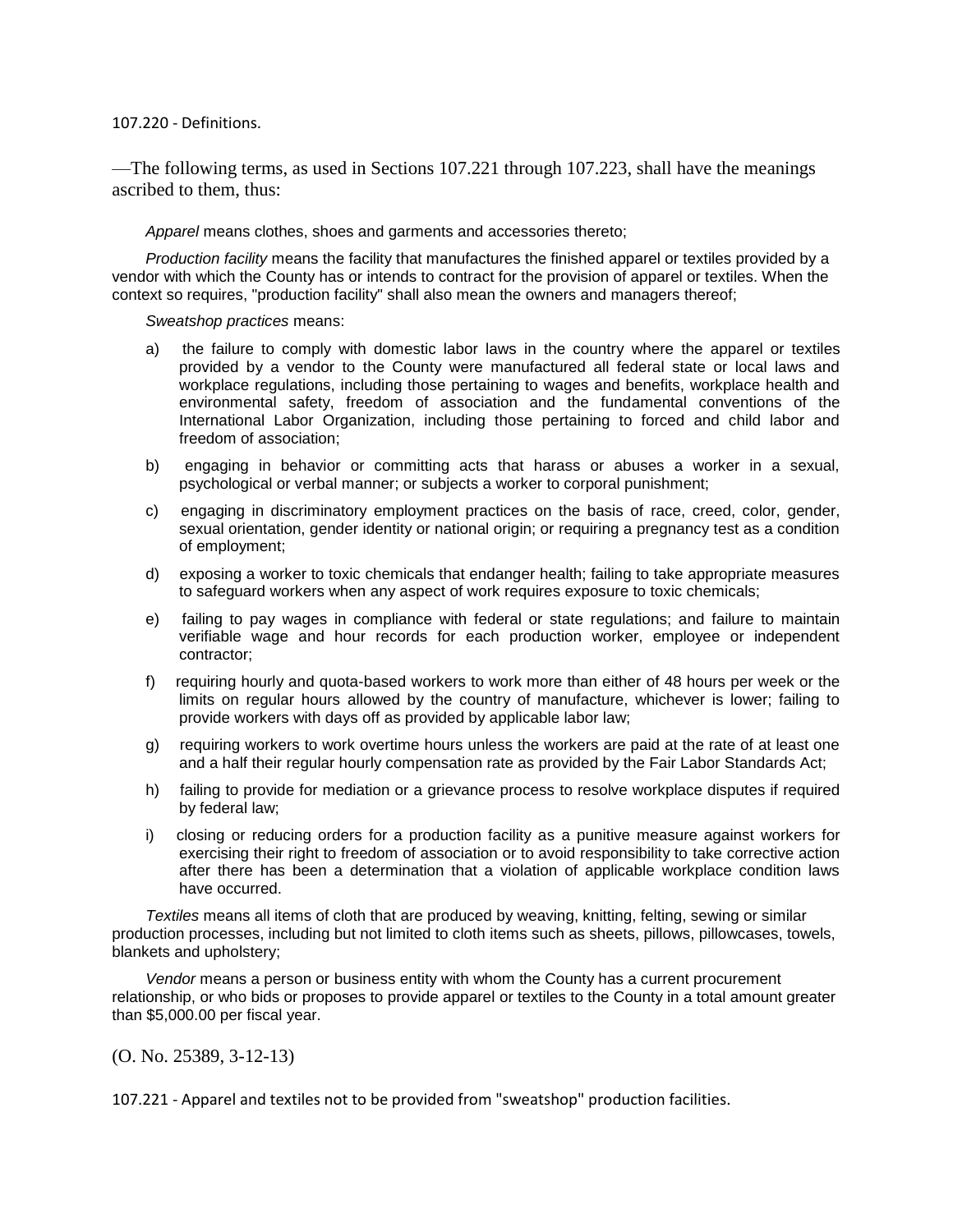—1. No vendor shall fulfill a contract with the County for the supplying of apparel or textiles where the manufacture of the apparel or textiles originates from a production facility that engages in sweatshop practices. However, a vendor awarded a contract after having submitted a plan pursuant to Section 107.222.2 shall be considered to have complied with the provisions of this section, during the term of such contract.

2. Prior to executing a contract with the County for supplying apparel or textiles, the vendor shall certify by affidavit of its authorized official that the apparel or textiles to be supplied were not, to the best of its knowledge, obtained from or manufactured at a facility engaging in sweatshop practices. Sufficient certification shall include identifying the original manufacturer of the apparel or textiles and specifying its location. In lieu of providing such an affidavit, the vendor may submit to the Purchasing Agent a report of a nonprofit independent agency with expertise in monitoring sweatshop practices in production facilities, as approved by the Purchasing Agent. No contract may be executed by a County official without the vendor having complied with the requirements of this section.

(O. No. 25389, 3-12-13)

107.222 - Bid specifications to include prohibition of sweatshop-originated apparel or textiles.

—1. The Purchasing Agent shall include as part of the bid specifications for all purchases of apparel or textiles within the scope of Chapter 107 SLCRO the specification that vendors shall not fulfill a contract for the purchase of apparel or textiles that originate from a manufacturer engaging in sweatshop practices.

2. If a bidder believes itself unable to comply with Section 107.221, it may propose a plan to achieve compliance which shall include: ensuring communication of applicable labor standards to employees by the source manufacturer; ensuring the source manufacturer will maintain records regarding inspections, violations and corrective action pertaining to labor laws applicable to the source manufacturer; monitoring compliance of the source manufacturer with applicable labor laws; ensuring the source manufacturer will keep confidential communication of worker complaints; and providing apparel and textiles sourced from factories, subcontractors and commodity suppliers that have been certified by an independent third party to be in compliance with some or all applicable labor standards. A bidder submitting such a plan shall be considered to have met the specification described in subsection 1 of this section.

(O. No. 25389, 3-12-13)

## 107.223 - Enforcement.

—From time to time, the Purchasing Agent shall take such steps as are deemed necessary by the Purchasing Agent to audit compliance of vendors with Section 107.221. A vendor determined by the Purchasing Agent to have violated Section 107.221 shall be debarred from future contracts with the County for a period of one year from the determination of the Purchasing Agent. The Purchasing Agent is authorized to and shall terminate any contract for the procurement of apparel or textiles with a vendor determined to have violated this section, unless the Purchasing Agent determines that termination would be economically impractical. The Purchasing Agent shall report to the County Council the facts underlying each such determination.

(O. No. 25389, 3-12-13)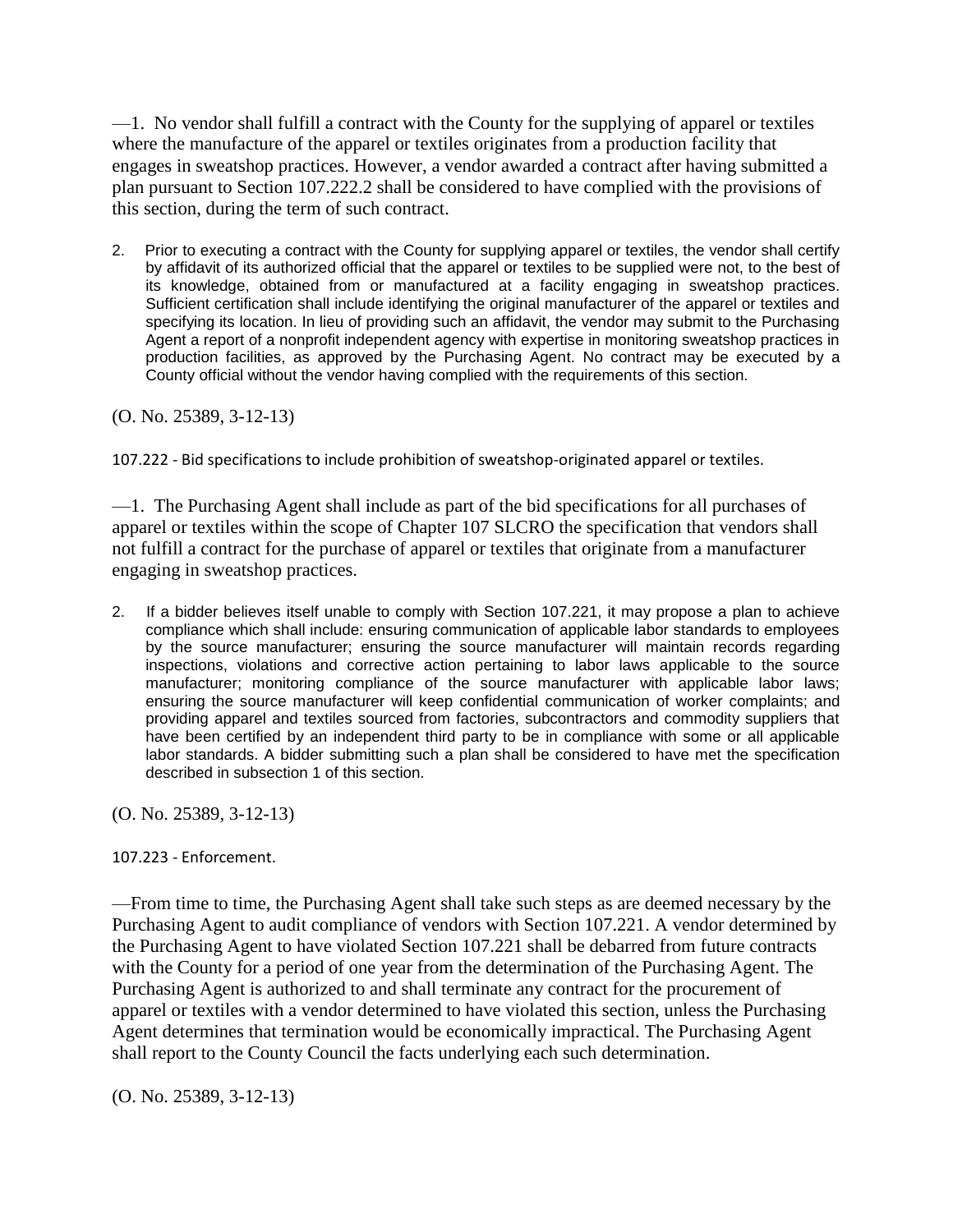107.224 - Emergency procurement.

—Where the Purchasing Agent determines that the failure to procure apparel or textiles required by a department will result in an imminent threat to health or safety, the Purchasing Agent is authorized to waive the requirements of Sections 107.221. The Purchasing Agent shall thereafter report to the County Council the fact of the waiver, and the circumstances justifying the waiver.

(O. No. 25389, 3-12-13)

107.300 - Annual consolidated purchasing; annual assessment of requirements.

—1. Commonly purchased data, communications, and technology infrastructure requirements. The Department of Administration shall perform an annual assessment of the annual or consolidated requirements of data transmission, communications and technology infrastructure needs for all County offices and departments and, in conjunction with the Department of Information Technology, shall procure such data, communications and technology infrastructure by lease or purchase on the most advantageous terms available to the County. The cost of such infrastructure shall be billed to, and paid by, the end user office or department of the County.

- 2. *All other requirements.* The Department of Administration and department directors shall perform an annual assessment of all other annual or consolidated requirements of all County offices and departments. This consolidated procurement of goods and services shall conform to the competitive purchasing requirements, as outlined in the Code; shall be done annually based on anticipated requirements for the ensuing fiscal year; and shall be accomplished, if practical, on a timetable to facilitate firm cost figures to be incorporated into the budget for the ensuing calendar year, or, in the case of consolidations, shall be done one (1) time based on the consolidated requirements in a timetable to satisfy the requirements of the consolidation. Unless specifically exempt, from annual consolidated purchasing by the County Council on the recommendation of the Director of Administration, the following shall be procured pursuant, to this Section and shall include the consumption requirements of all County offices and departments:
	- a. Office supplies, equipment, and data processing and printing supplies, such as continuous forms, paper, printer ribbons, media, etc.
	- b. Motor fuels and lubricants.
	- c. Food and staples.
	- d. Janitorial supplies and/or services.
	- e. Vehicles, machinery, and road repair equipment.
	- f. Highway, road, and bridge repair and maintenance materials.
	- g. Vehicle and equipment repair services.
	- h. Clothing and other merchandise carrying the County logo.
	- i. Other goods and services that may be from time to time added or removed from the list as recommended by the Director of Administration.

(O. No. 27208, 10-23-18)

107.305 - Grants.